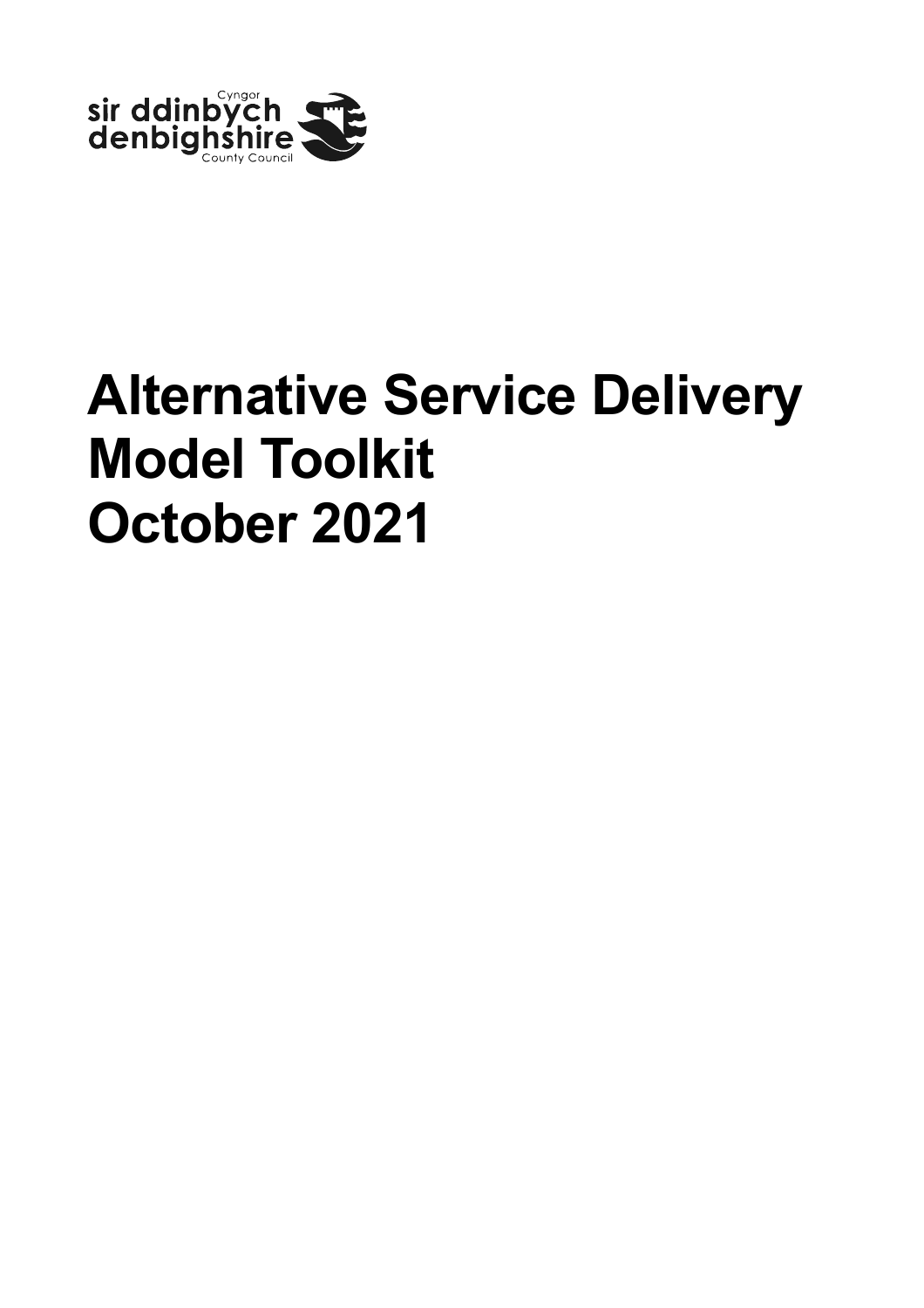# **Contents**

| 1. Purpose of the toolkit                                               | $\overline{4}$ |
|-------------------------------------------------------------------------|----------------|
| 2. Which alternative service delivery model to choose                   | 6              |
|                                                                         |                |
|                                                                         |                |
|                                                                         |                |
|                                                                         |                |
|                                                                         |                |
| 3. Arrangements to put in place for alternative service delivery models | 10             |
|                                                                         |                |
|                                                                         |                |
|                                                                         |                |
|                                                                         |                |
|                                                                         |                |
|                                                                         |                |
|                                                                         |                |
|                                                                         |                |
|                                                                         |                |
|                                                                         |                |
|                                                                         |                |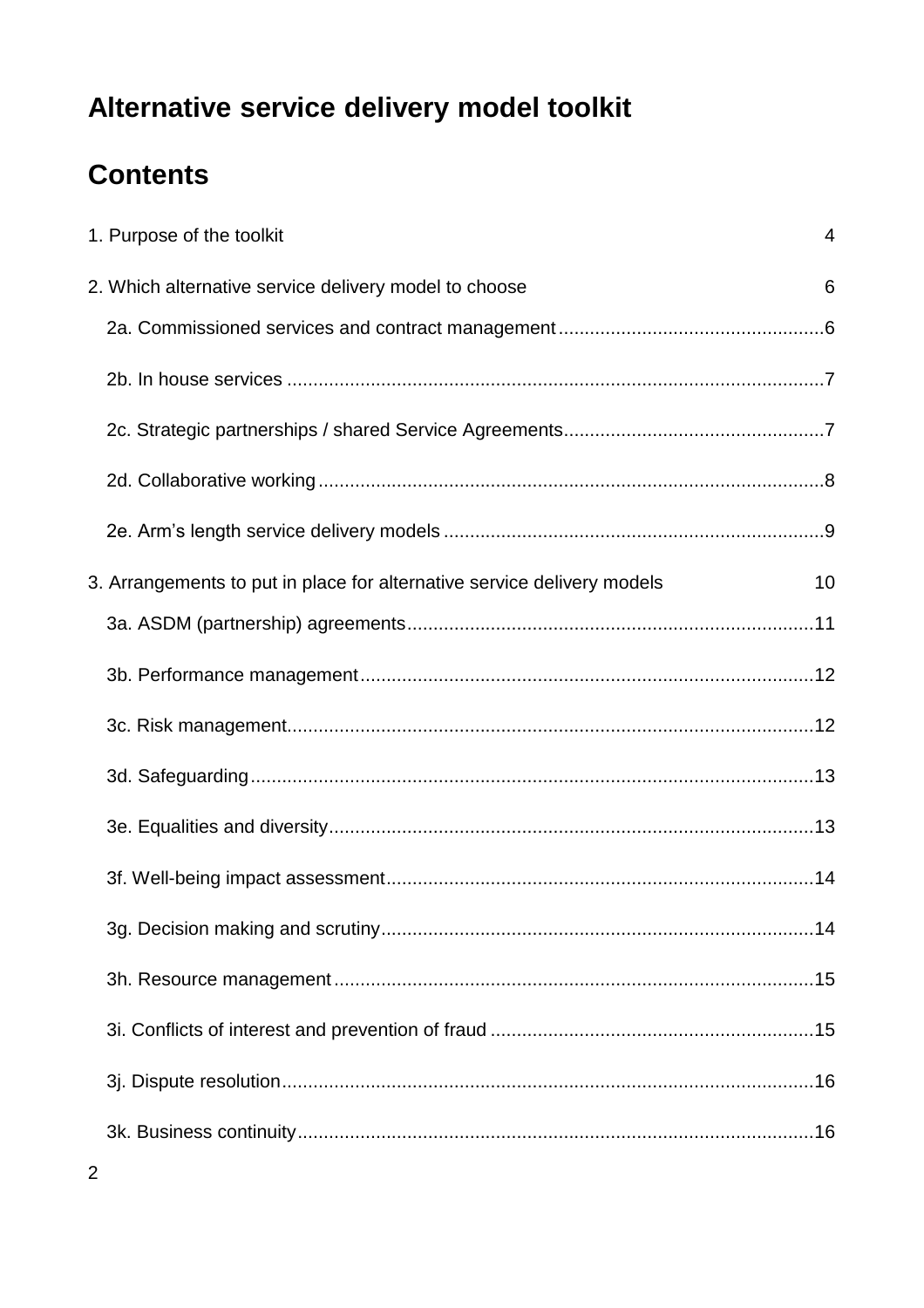| Appendix 1 ASDM agreement template                    | 22 |
|-------------------------------------------------------|----|
|                                                       |    |
| Appendix 2 Resource management                        | 30 |
| Appendix 3 Guidance on managing conflicts of interest | 31 |
| Appendix 4 Annual health check                        | 32 |
|                                                       |    |
|                                                       |    |
|                                                       | 36 |
| Appendix 5 Arms' length service delivery models       | 43 |
| Information                                           | 46 |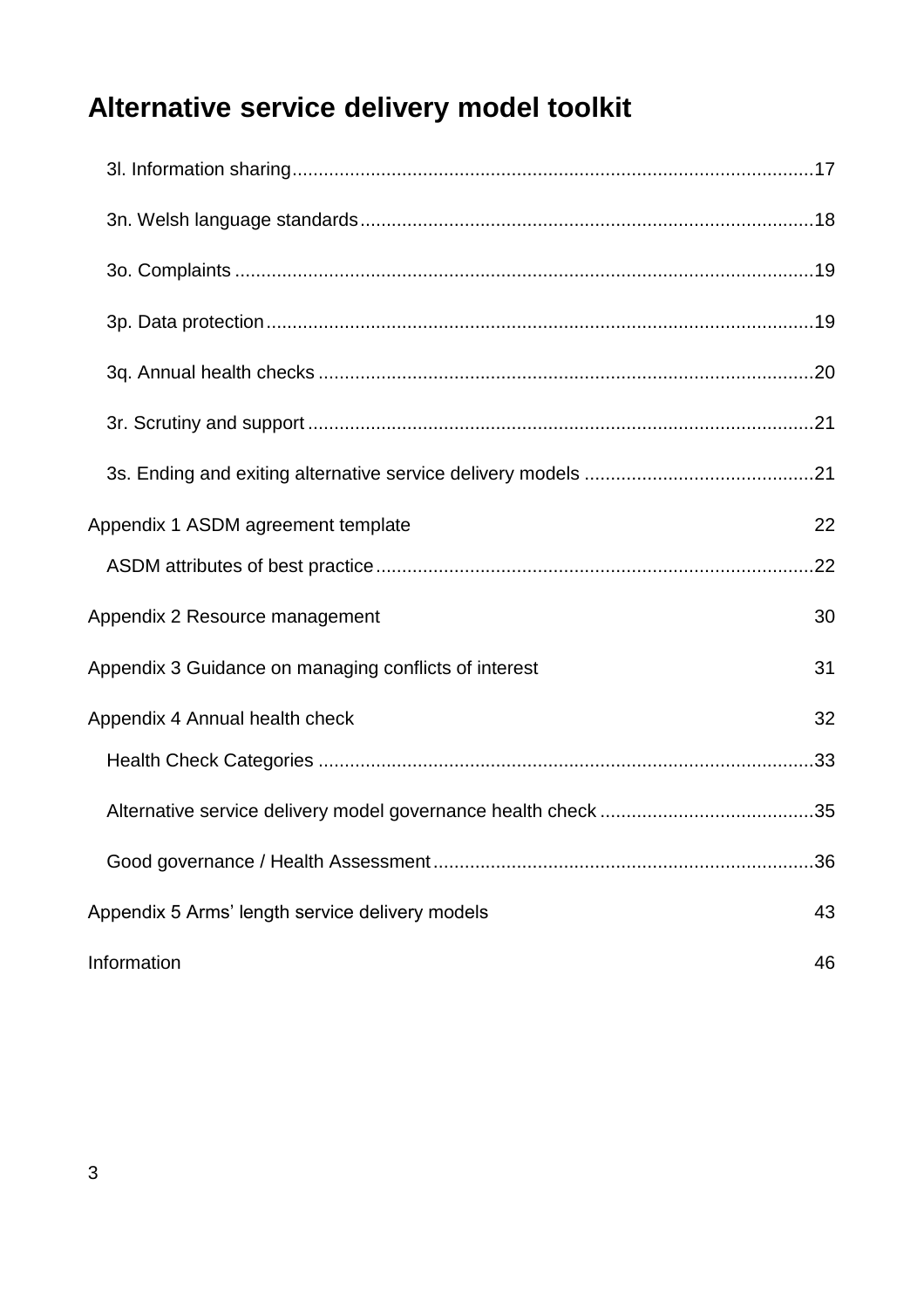### <span id="page-3-0"></span>**1. Purpose of the toolkit**

The purpose of this document is to signpost you to information you require in terms of consideration for delivering services within the Council. It offers guidance on alternative service delivery models which includes arrangements for commissioned services, an in house service, arms' length service delivery, partnerships and collaborative working. Policies and practices are already set up for these processes, and this document should help you identify a way forward and provide links to methodology, policy, scrutiny requirements, good practice and so forth.

All consideration for the more complex models, such as the commissioned services and arm's length service delivery MUST be taken through the Council's correct processes and worked through with Finance and Property, Legal, Human Resource, Democratic and Procurement services.

It is important to review and assess partnerships regularly to make sure they offer value for money and that the intended outcomes are achieved. The purpose of this Toolkit is to help us, with our partners, to review the service delivery models we are involved in, and to ensure good governance arrangements are in place. It offers signposts to appropriate policies and good practice. This in turn should lead to better accountability, clearer understanding about performance, and subsequently, improved services for our communities.

The Council is positive about approaching partners and approaches from partners to consider different forms of service provision to maximise use of all resources for a better outcome for our communities. We are flexible in terms of working with partners and will consider most options.

Information on the pages below offers guidelines to key alternative service delivery models (henceforth referred to as ASDM); this list is not exhaustive.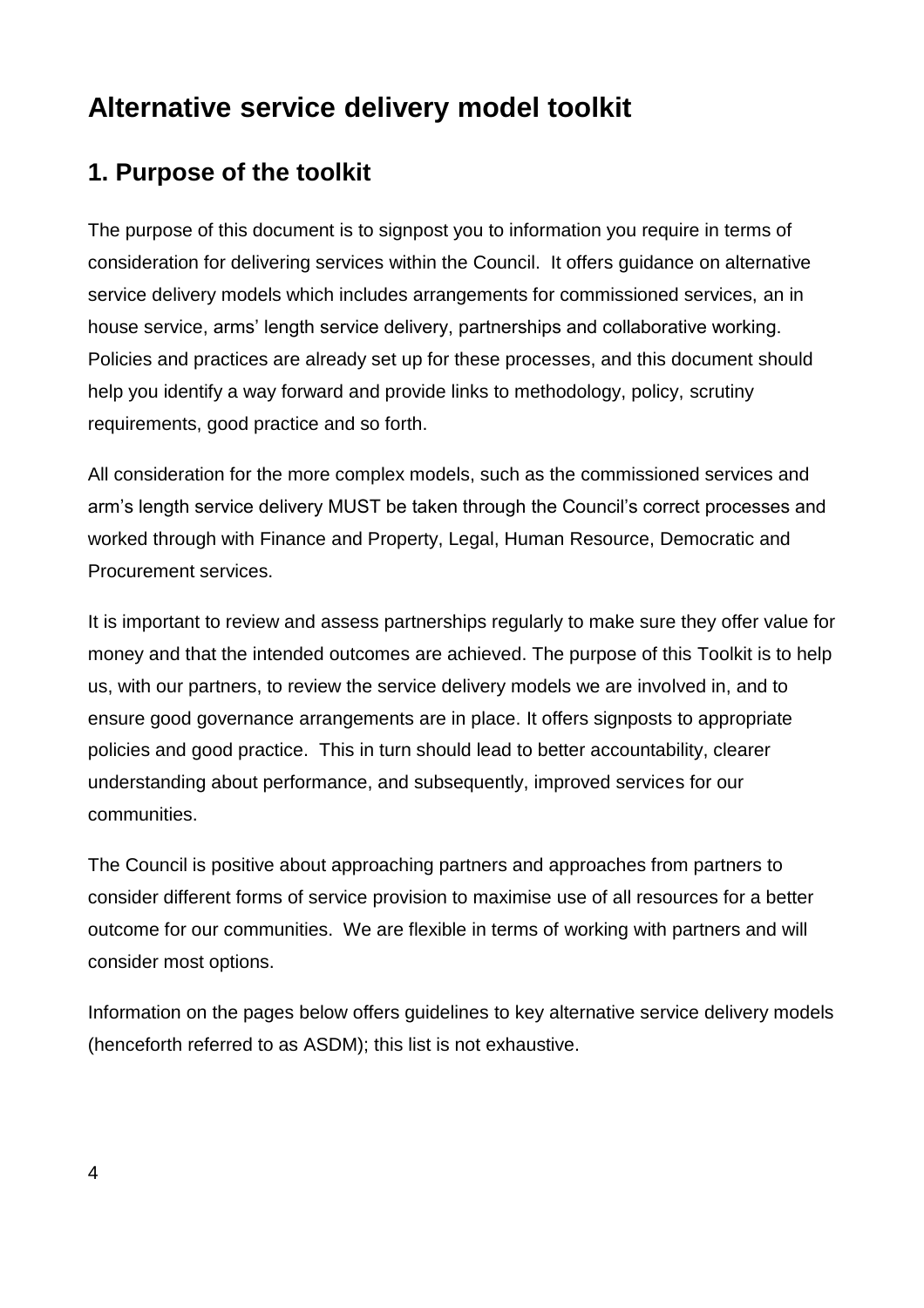An executive group / team of each partner organisation should provide their strategic overview of the partnership proposal, and provide their organisation's approval to commit to the partnership in accordance with the appropriate internal decision making processes.

Public bodies in particular need to ensure that they don't trigger procurement rules. As part of this process it is advised that before any partnership is entered into, a report must be submitted to the Council's professional leads for Insurance, Financial Services, Legal Services, Human Resources, Audit and Procurement Services for comment, and advice, as mentioned above. Consideration must be given to, though not limited to, Council financial procedures, risk management, audit review, commitment to equality and diversity, and compliance with General Data Protection Regulations (GDPR).

ASDMs used to support change are varied and each model comes with a number of benefits and concerns. There is a clear need for proper due diligence and thorough planning before embarking on an ASDM. For example, key considerations will be:

Any decision to change the way services are delivered or to use a new delivery model requires a thorough options appraisal and business case.

The Council needs to establish reporting, accountability and control mechanisms at the start of any new project so they are aware of the risk profile of each delivery model, and the actions being taken to mitigate the risks.

Reporting, accountability and control arrangements need to be robust with all parties having full understanding of the risks associated with the model. If the expected benefits and routes to achieving these benefits have not been well understood, then the delivery of the benefits is almost impossible. The credibility of the new model is also quickly challenged as it is impossible to meet the varying expectations of stakeholders, or capture sufficient evidence to demonstrate progress. This may also result in a lack of clarity over responsibilities and expected service practices.

After discussions with the above parties there should be a clear way forward for an ASDM model. It may also be the case that an ASDM model is not necessary.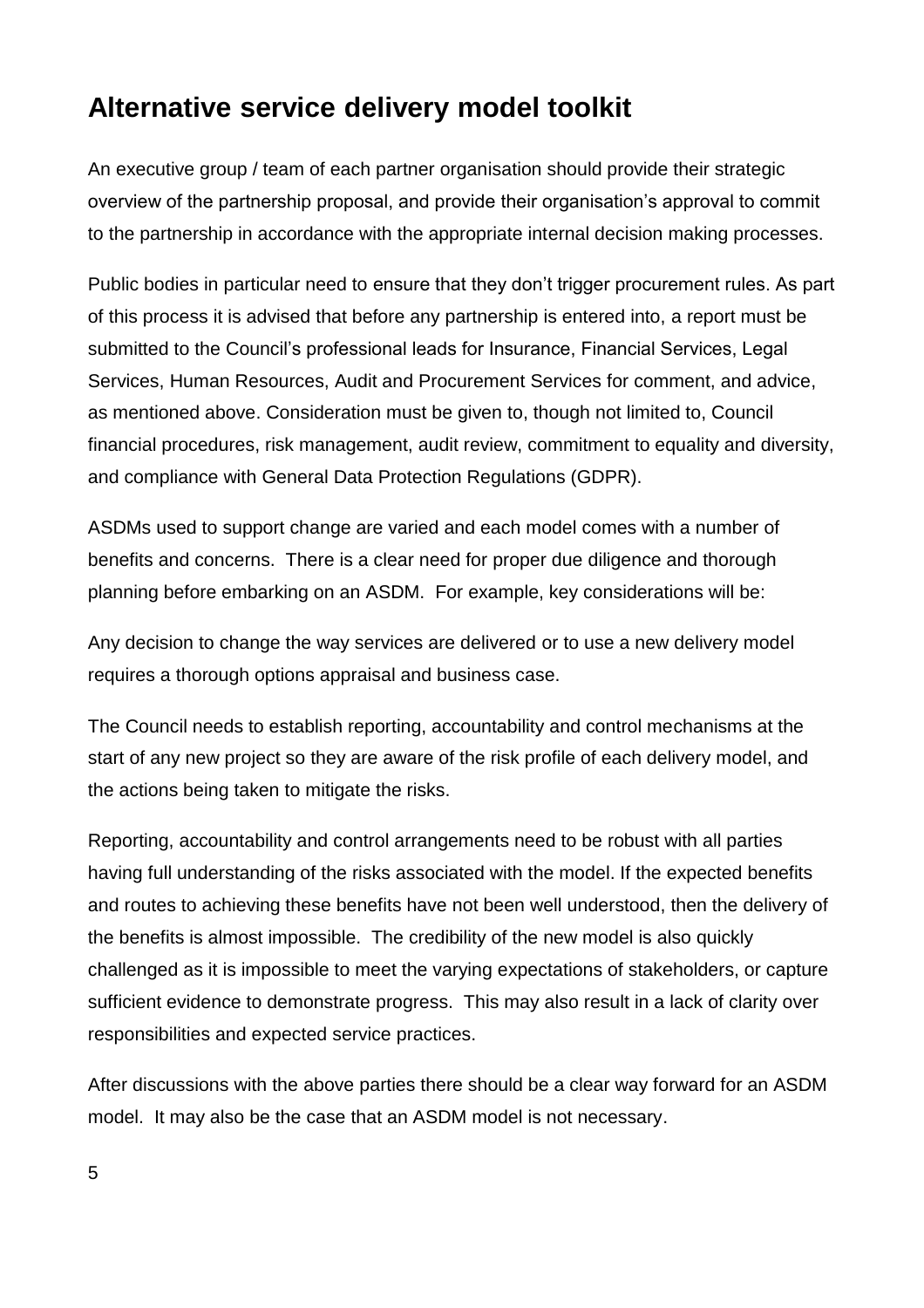### <span id="page-5-0"></span>**2. Which alternative service delivery model to choose**

Legal, Finance and Audit Services must be involved from the start of any of the arrangements.

Any ASDMs, where there is overseeing and performance within the model, should refer to scrutiny - this will include Senior Leadership Team (SLT), Cabinet, Council, Scrutiny Committees, Joint Conwy and Denbighshire Scrutiny Board (part of PSB) and Corporate Plan Programme Board.

There are five options to choose from in terms of service delivery models, given below.

#### <span id="page-5-1"></span>**2a. Commissioned services and contract management**

Commissioned Services are outsourced / contracted to an external organisation.

On many occasions service delivery is arranged by Denbighshire County Council, but not directly delivered by us. This is a commissioning model whereby a provider is paid to deliver a clearly outlined service on our behalf. Support from Procurement to guide you on this process is available. There should be Key Performance Indicators (KPIs) in place to monitor the provider's performance against the contract. Reporting and scrutiny arrangements for this contract should also be in place.

The Council will invite potential suppliers (including the Contractor) to tender for the provision of the services required.

On the basis of the specification, and in reliance on the bid submitted by the Contractor, the Council will select the Contractor to provide the Services. You can learn more about contract management in the [procurement strategy and rules section of the Denbighshire](https://www.denbighshire.gov.uk/en/business/selling-to-the-council/procurement-strategy-and-rules.aspx)  [County Council website.](https://www.denbighshire.gov.uk/en/business/selling-to-the-council/procurement-strategy-and-rules.aspx) 

The Contractor must be willing and able to provide the services in accordance with the Council's stated terms and conditions. This includes community benefits to add value for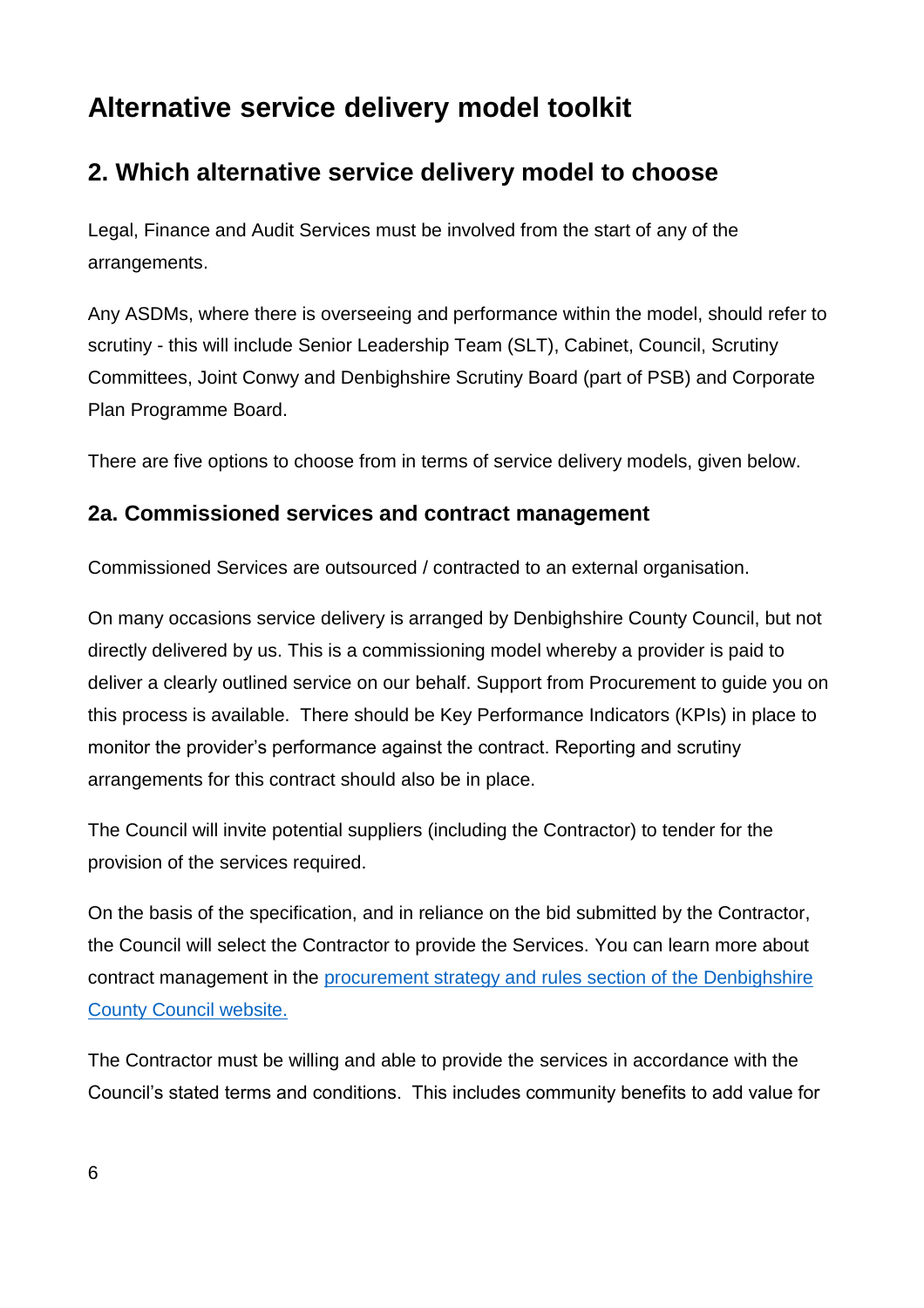the Council. Advice on this process may be taken from Community Benefit Hub Project Management.

Once good governance is in place, you have something you can refer back to, and can check that the commissioned service is on track to deliver, and that everyone has realistic expectations of working together. An example of this area would be the CIVICA contract.

[Link to Procurement and Commissioning guidance](https://www.denbighshire.gov.uk/en/business/selling-to-the-council/procurement-strategy-and-rules.aspx) for the Council.

#### <span id="page-6-0"></span>**2b. In house services**

Back in House Servicer were previously commissioned outside of the Council, now returned to the Council (including modification of these services).

In-house services refer to conducting an activity or operation within the Council, instead of relying on outsourcing. This will include bringing back services into the Council which have previously been commissioned. This means using our own employees and time to keep a division or business activity, such as financing, in-house. An in-house operation is an activity performed within the Council.

#### [Link to Performance Management Framework for the Council.](https://www.denbighshire.gov.uk/en/your-council/about-the-council/reviewing-the-councils-performance.aspx)

There should be a clear exit strategy from any commissioned service provider. Please refer to the section in this document, 'Ending and Exiting alternative service delivery [models'.](#page-20-1)

### <span id="page-6-1"></span>**2c. Strategic partnerships / shared Service Agreements**

Strategic Partnerships include Shared Service Level Agreements (SLAs) plus public, private or community partnerships.

Any ASDM working refers to a network of multi-agency personnel which offers strategic input around theme(s) of mutual interest and a broad range of actions; this can easily be defined as two or more groups coming together to achieve a common purpose.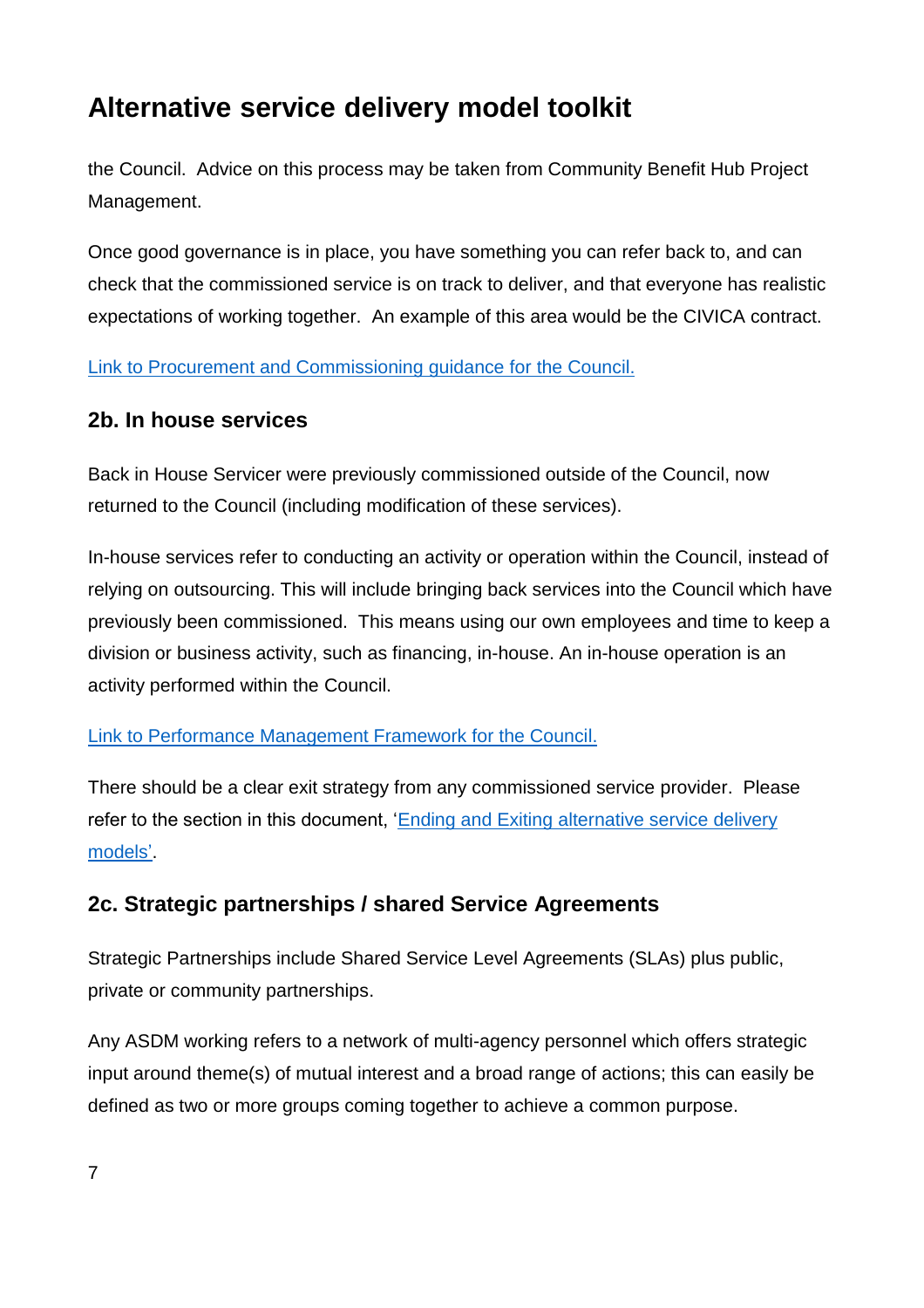For the purpose of this toolkit this means local authorities sharing services and / or working on a partnership basis with other public, private and / or not for profit sector organisations.

'Partnerships can be formed between individuals, agencies or organisations with a shared interest. There is usually an overarching purpose for partners to work together and a range of specific objectives. Partnerships are often formed to address specific issues and may be short or long-term, formal or informal. Partnership working is required by government as an approach to ensure better relationships between central and local government, and the third sector, or indeed, between the statutory sector and the third sector in localities.' (Source: [changesuk.net/themes/partnership-working/\)](file://///southfs01/home$/Car44236/changesuk.net/themes/partnership-working/).

An example of strategic partnerships is the Public Service Board for Conwy and Denbighshire.

### <span id="page-7-0"></span>**2d. Collaborative working**

Collaborative Working includes Social Enterprise or Community-led Companies, Commercial enterprise agreements, Local Authority Trading Companies.

This is the process of two or more people or organisations working together to complete a task or to achieve a goal through building shared knowledge, designing innovative solutions and forging significant change. This work would be for a particular purpose or piece of work, sharing ideas and thinking to accomplish a common goal. This is project / shared service / task and finish based, simply teamwork taken to a higher level. Options range from informal networks and alliances, through joint delivery of projects to full merger.

This document includes tools that can be used at each stage in the life of a partnership / collaboration, from considering the introduction of new partnerships; reviewing existing partnership arrangements; and exiting partnerships. The documentation will assist in identifying any potential problems.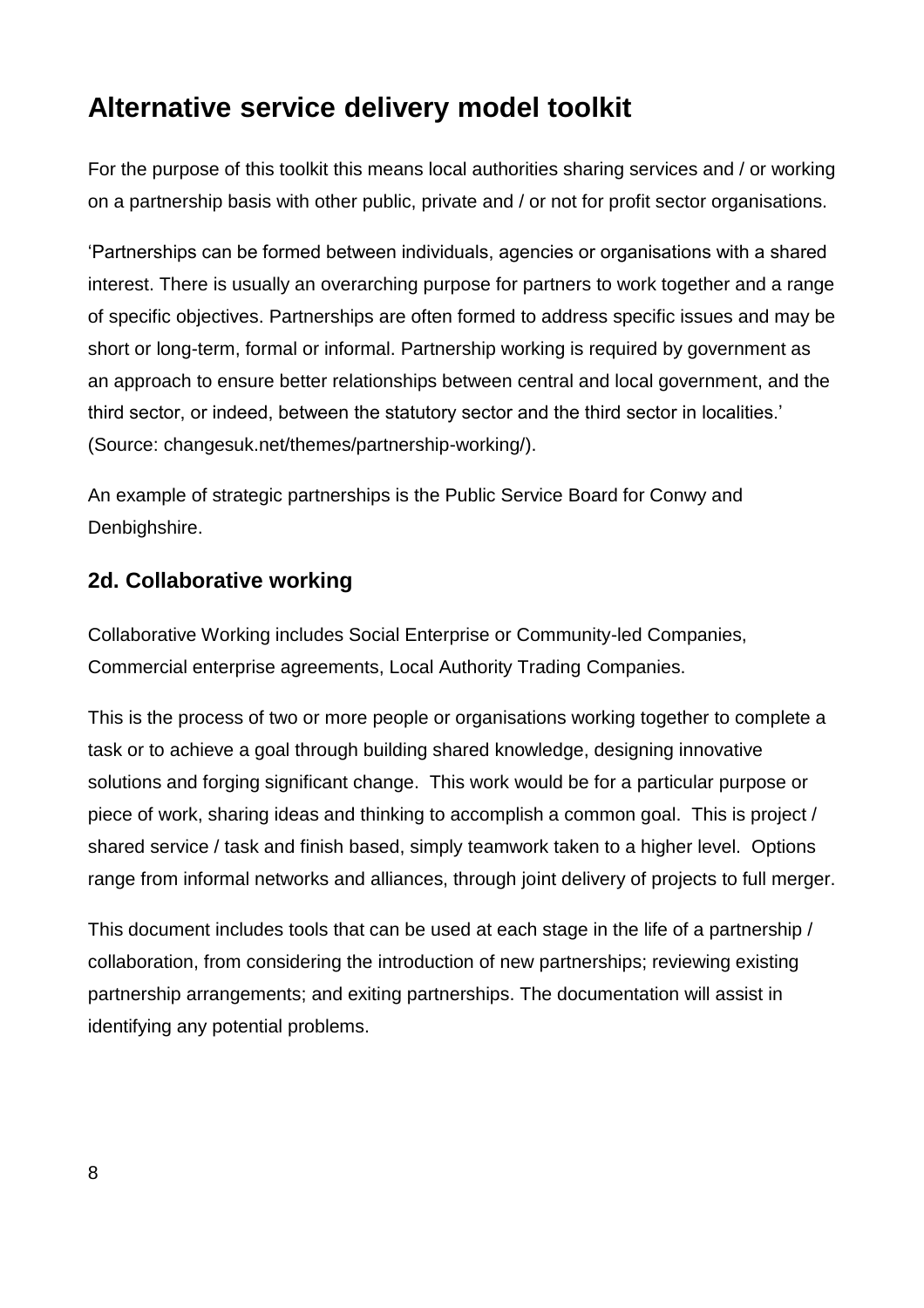Joint ventures tend to be more contractual and formal than other partnership agreements and often involve the setting up of company structures. This would include a Local Authority trading company.

### <span id="page-8-0"></span>**2e. Arm's length service delivery models**

Arm's length service provision is delivered through an Arm's Length External Organisation (ALEO) model, trusts or mutual organisations.

The Council considers arm's length organisational service delivery models. Some councils no longer rely solely on in-house operations to deliver either public services or their own internal functions. Many have used their legal powers to establish a mixed portfolio of provision, involving delivery models that operate across areas.

Services that are not delivered 'in-house' involve some form of arm's length service delivery model. The Council has guidance that seeks to highlight establishment of legal form, constitution and a corporate governance framework for a new enterprise (which is an independent entity). See [Appendix 5 for further information](#page-42-0) and links to appropriate documentation for ASDMs; the Council has a very clear process for this.

Whilst arm's length service delivery models can be set up by a local authority to deliver services on its behalf, its governance arrangements enable local authorities to retain some control and oversight in the organisation. This may be through arrangements such as local authority representation on the board or as a shareholder, through means such as providing assets or funding arrangements.

An example of a current arrangement is the Denbighshire Leisure Ltd delivery model, a wholly Council owned, not for profit Local Authority Trading Company limited by guarantee, to deliver various leisure related facilities activities and functions from 1st April 2020.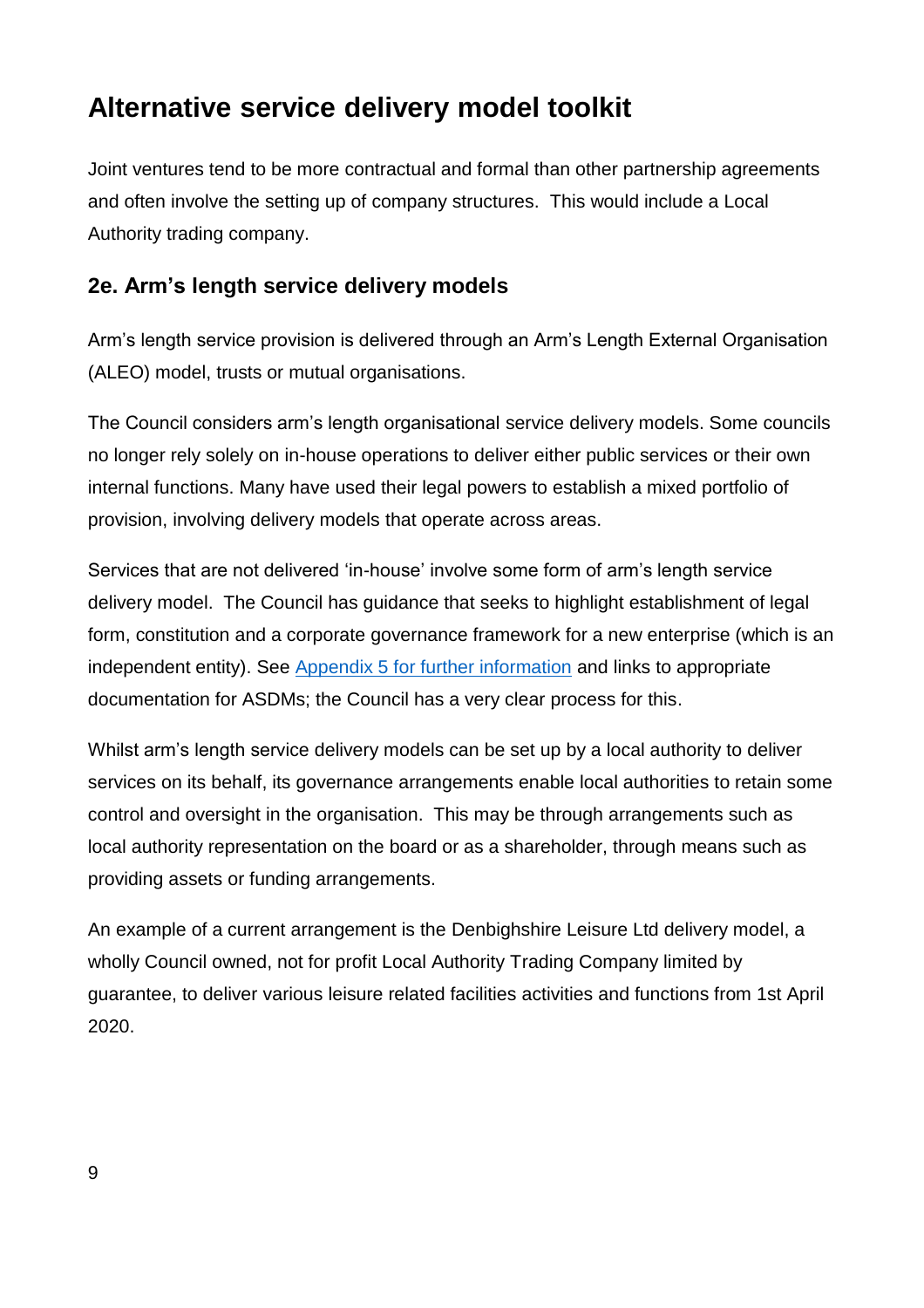# <span id="page-9-0"></span>**3. Arrangements to put in place for alternative service delivery models**

Decisions on entering any ASDM should be based on a sound understanding of the risk and challenges, as well as the anticipated benefits. Some models are statutory. Arrangements are appropriate when they have the potential to deliver:

- Co-ordinated packages of services to individuals.
- Bidding for, or gaining access to, new resources in cases where large funds are not available to single organisations.
- Meeting statutory requirements.
- Reducing the impact of organisational fragmentation and reduce duplication.
- Added value achieving something more than an organisation could do by working alone.
- Value for money when available resources are used economically, efficiently and effectively.

The information below may help you to consider which functions and services can be (or are) delivered by any type of model, and how an annual health check may be undertaken.

Arrangements for each of the alternative service delivery models above should encompass consideration for the procedures below:

- a. ASDM [\(partnership\) agreement](#page-10-0)
- b. [Performance management](#page-11-0)
- c. [Risk management](#page-11-1)
- d. Safeguarding
- e. [Equality and diversity](#page-12-1)
- f. [Well-being impact assessments](#page-13-0)
- g. [Decision making and scrutiny](#page-13-1)
- h. [Resource management](#page-14-2)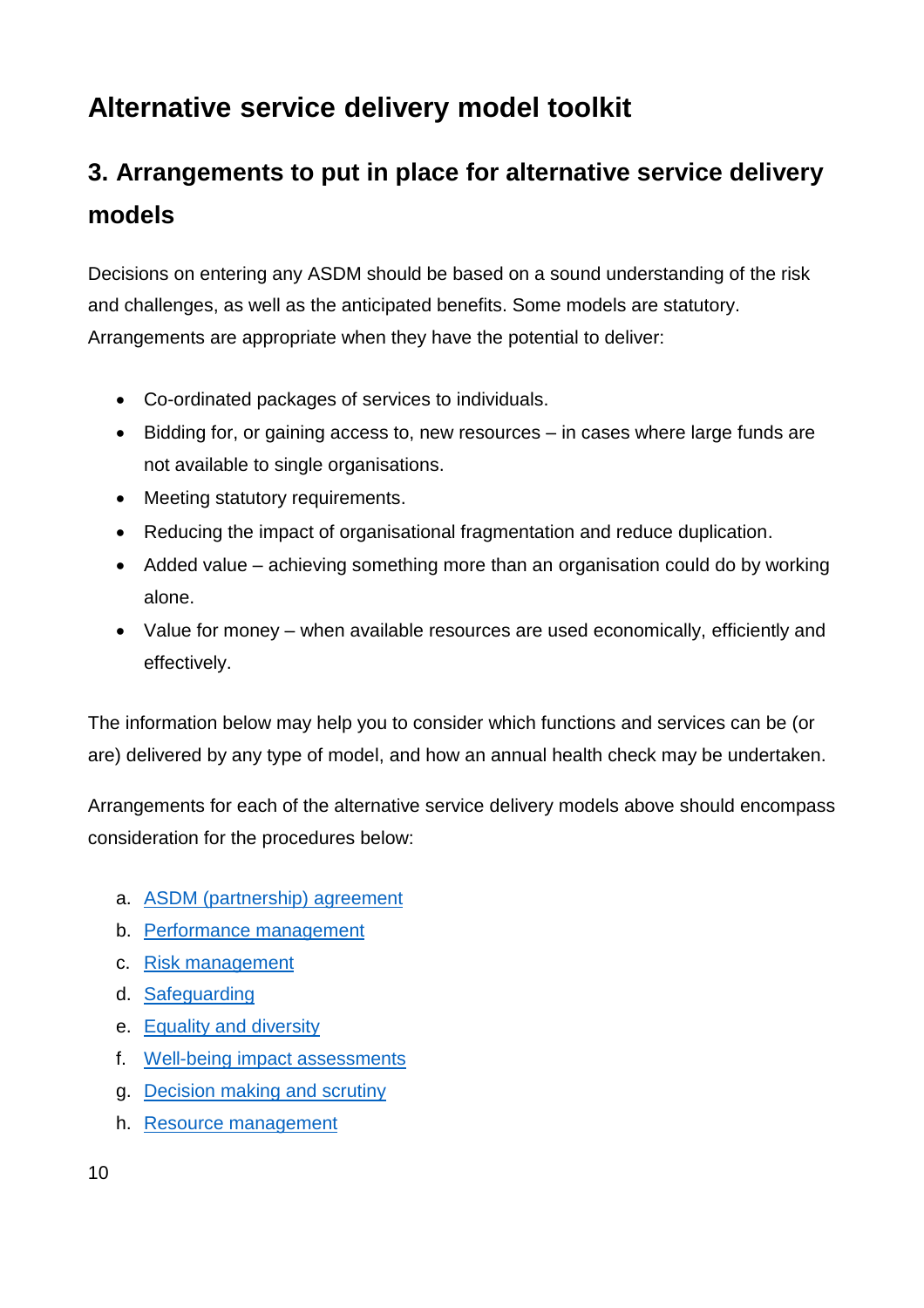- i. Conflicts of interest [and prevention of fraud](#page-14-1)
- j. Dispute resolution
- k. [Business continuity](#page-15-1)
- l. [Information sharing](#page-16-0)
- m. [Communication and engagement](#page-16-1)
- n. [Welsh language standards](#page-17-0)
- o. Complaints
- p. [Data protection](#page-18-1)
- q. Annual health check
- r. [Scrutiny and support](#page-20-0)
- s. [Ending and exiting alternative service delivery model arrangements.](#page-20-1)

Information on the above, is shared in the sections of the Toolkit which follow.

### <span id="page-10-0"></span>**3a. ASDM (partnership) agreements**

For new and existing ASDMs their governance arrangements will need to be incorporated within a suitable form of agreement, which makes clear:

- The aims, principles and outcomes that the ASDM is responsible for achieving.
- Roles and accountabilities of each of the partners represented on the ASDM.
- Procedures under which the ASDM will operate.

The specific elements that need to be included in the agreement are highlighted in Appendix 1. [Click here to access Appendix 1,](#page-21-0) which can be changed to suit any circumstance, but no sections should be omitted.

The formality and complexity of the agreement will depend on the significance of the ASDM. For all ASDMs legal advice should be sought to clarify if there should be a legally binding agreement in place.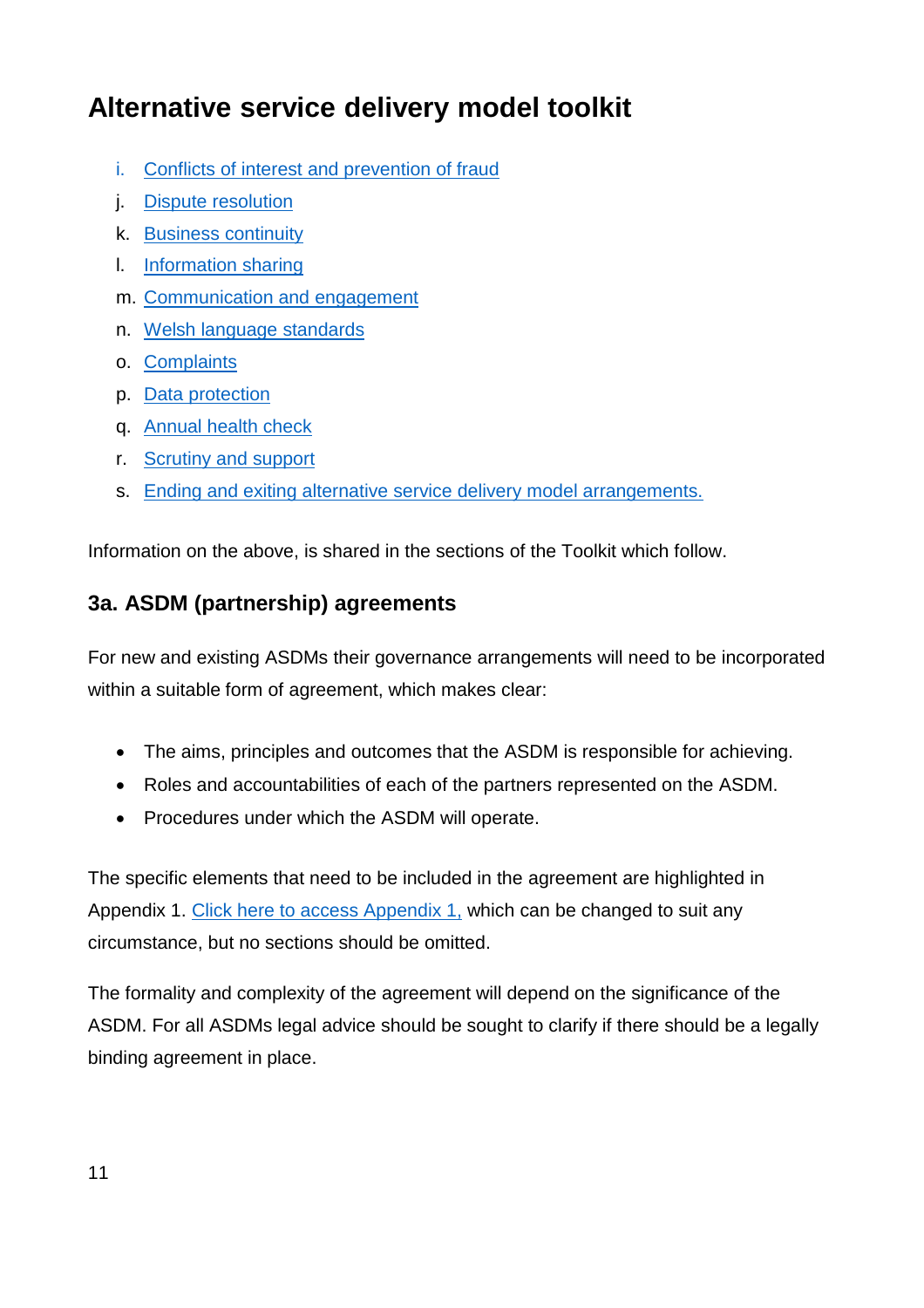Heads of Legal and Financial Services for each partner must advise on the agreement as soon as possible within the creation process before it is formally signed.

### <span id="page-11-0"></span>**3b. Performance management**

There is a Performance Management Framework in place within Denbighshire County Council to measure performance and to support regular monitoring, review and progression. This would include whether or not an ASDM is underperforming. [You can](https://www.denbighshire.gov.uk/en/your-council/about-the-council/reviewing-the-councils-performance.aspx)  [read more about performance management on the Denbighshire County Council website](https://www.denbighshire.gov.uk/en/your-council/about-the-council/reviewing-the-councils-performance.aspx)  [in the 'improving services for our communities'](https://www.denbighshire.gov.uk/en/your-council/about-the-council/reviewing-the-councils-performance.aspx) section.

Alignment of ASDM plans with the Corporate Plan priorities and the Public Service Board (PSB) priorities is important. [You can read more about the Plan in the Corporate Plan](https://www.denbighshire.gov.uk/en/your-council/strategies-plans-and-policies/plans/corporate-plan/corporate-plan.aspx)  [section of the Denbighshire County Council website.](https://www.denbighshire.gov.uk/en/your-council/strategies-plans-and-policies/plans/corporate-plan/corporate-plan.aspx) [You may also obtain more](https://conwyanddenbighshirelsb.org.uk/well-being-plan/)  [information about the PSB on their designated website.](https://conwyanddenbighshirelsb.org.uk/well-being-plan/)

In Denbighshire we use a cloud storage system called [Verto](https://www.vertocloud.com/denbighshire/(X(1)S(az50lb55etfixy3zk3sqrmjk))/login_02.aspx?AspxAutoDetectCookieSupport=1) to help us manage our performance and project information. The Strategic Planning Team can help talk you through Verto in particular with regard to content for project briefs, business cases and performance reports.

### <span id="page-11-1"></span>**3c. Risk management**

Any risks associated with an ASDM arrangement should be captured in a Service Risk Register.

ASDM boards should be committed to providing quality, sustainable and value for money provisions for communities. Clarity on responsibility for risks should be confirmed.

Partners must recognise that there are risks involved in all activities; they must ensure that effective risk assessments are undertaken in all key decision making processes, and where necessary, implement risk management plans to alleviate these identified risks, setting clear deadlines, and allocating responsible individuals for particular tasks.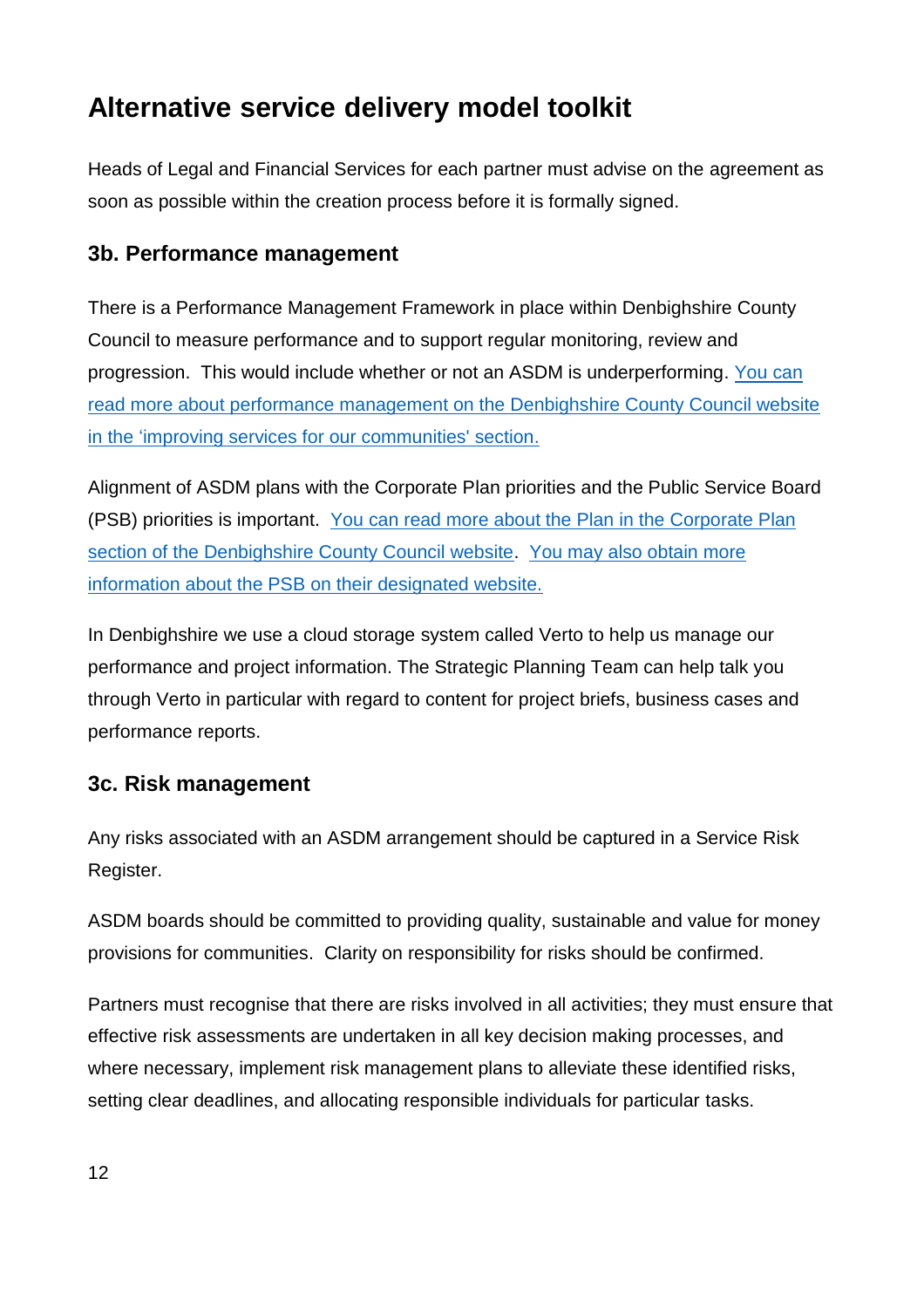Key risks the Council need to be made aware of would include strategic, financial and reputational risks. The process for identifying, assessing, managing and monitoring risks, and risk appetite for Denbighshire County Council, is an integral part of our management process. Risk appetite is the level of risk we are prepared to tolerate or accept as a Council in pursuit of our long term strategic objectives. [For more information on risk](https://www.denbighshire.gov.uk/en/your-council/strategies-plans-and-policies/strategies/risk-management-strategy.aspx)  [please visit the 'risk management strategy' section on the Denbighshire County Council](https://www.denbighshire.gov.uk/en/your-council/strategies-plans-and-policies/strategies/risk-management-strategy.aspx)  [website.](https://www.denbighshire.gov.uk/en/your-council/strategies-plans-and-policies/strategies/risk-management-strategy.aspx)

### <span id="page-12-0"></span>**3d. Safeguarding**

The ASDM will be required to describe its safeguarding practice, and what steps are taken to quality assure safe employment practice and safe service delivery. ASDMs may need to consider Disclosure and Barring Service (DBS) procedures. Safeguarding arrangements will be reviewed and assessed on an annual basis, forming part of a regular monitoring process. [There is more information in the Safeguarding section of the Denbighshire](https://www.denbighshire.gov.uk/en/health-and-social-care/safeguarding/safeguarding.aspx)  [County Council website.](https://www.denbighshire.gov.uk/en/health-and-social-care/safeguarding/safeguarding.aspx)

### <span id="page-12-1"></span>**3e. Equalities and diversity**

All public authorities in Wales have a statutory duty, known as a General Duty, to assess the impact or give appropriate weight to the proposal to meet the aims of the Equality Act 2010. The duty ensures that equality considerations are built into the design of policies, the delivery of services, and are kept under review.

Furthermore, the Socio-economic Duty, introduced March 2021, requires us, when making strategic decisions such as deciding priorities and setting objectives, to consider how our decisions might help reduce the inequalities associated with socio-economic disadvantage.

The Strategic Planning Team is available to assist with any queries relating to The Equality Act 2010 and Equality Act (Statutory Duties) (Wales) Regulations 2011, including the new Socio-economic Duty. [There is more information on the Equality, Diversity and Human](https://www.denbighshire.gov.uk/en/your-council/access-to-information/equality-diversity-and-human-rights.aspx)  [Rights section of the Denbighshire](https://www.denbighshire.gov.uk/en/your-council/access-to-information/equality-diversity-and-human-rights.aspx) County Council website.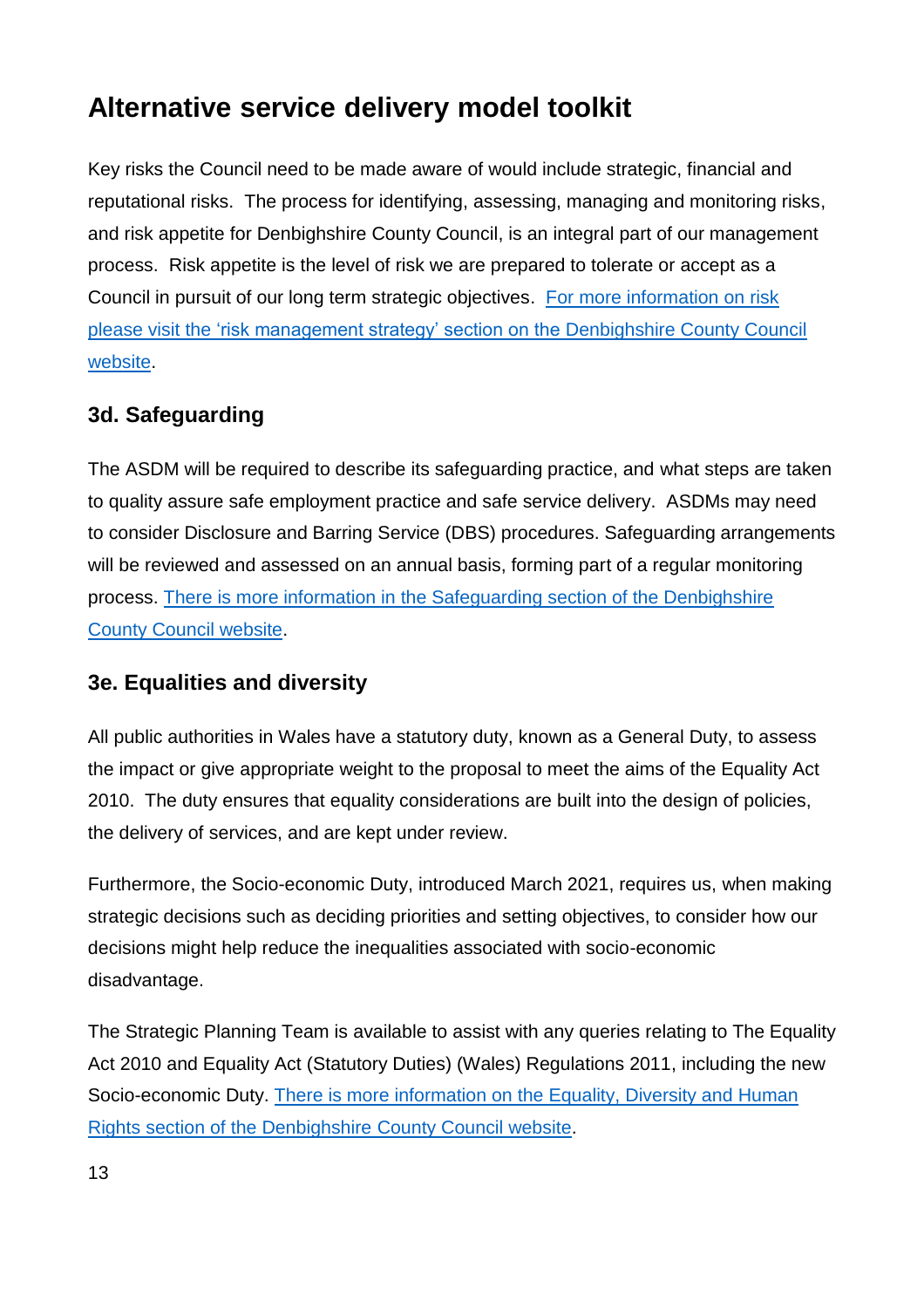### <span id="page-13-0"></span>**3f. Well-being impact assessment**

A Well-being Impact Assessment (WIA) should be considered at the earliest possible opportunity. The logic behind this is simple in that it is easier to tweak proposals and plans to ensure a positive impact (or at least no negative impact) than it is to revise things at a late stage when the final decision on an ASDM proposal is being made.

This WIA tool helps you evaluate the impact of a new idea, policy, report or project. It will support you to consider ways to enhance the contribution you can make to the well-being of future generations, clearly aligned to the Well-being of Future Generations (Wales) Act 2015, and to the Equality Act (2010).

A Wellbeing Impact Assessment must be completed when changes to policies or the introduction of new policies are being considered.

Members of the Strategic Planning Team are available to assist you with any queries relating to Well-being Impact Assessments. [There is more information on the Well-being](http://wellbeing.denbighshire.gov.uk/)  [Impact section of Denbighshire County Council's website.](http://wellbeing.denbighshire.gov.uk/)

#### <span id="page-13-1"></span>**3g. Decision making and scrutiny**

Where ASDMs take executive decisions themselves, clear lines of accountability and transparent decision making processes are required, particularly for the decisions on committing and allocating resources.

An ASDM agreement should state the voting process required in order to make decisions and / or seek agreement. Votes could be cast through the Chairperson and any matter could be decided by a simple majority so long as a quorum is present. Consider a quorum as the minimum number of members of an assembly or society that must be present at any of its meetings to make the proceedings of that meeting valid. This may be, for example, 50% of the members.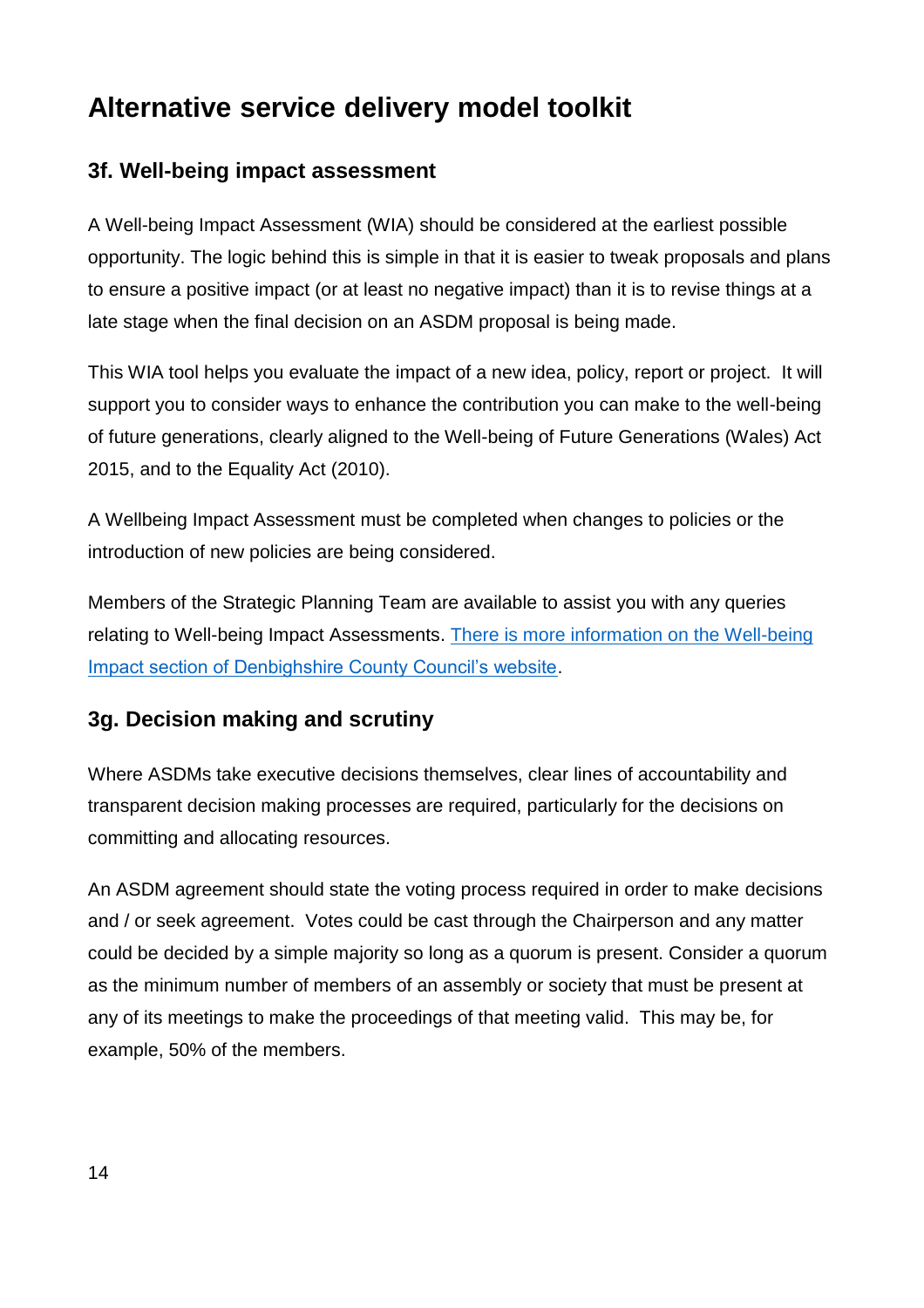It is good practice to ensure that all relevant information has been circulated at least a week prior to the meeting.

It is essential that members have the delegated authority of their organisation to make a decision on behalf of that organisation. However, no member should sign any contracts or legally binding documentation on behalf of the ASDM without due process.

It is important for the ASDM partners to agree and record how decisions are made.

Transparent arrangements for scrutinising ASDMs must be in place. For Council led ASDMs we have three scrutiny committees (Partnerships, Communities and Performance) and their main role is to give advice to the Cabinet, and to review and challenge Cabinet decisions. They also consider broad policy issues and make recommendations to the Cabinet and Council. [There is more information on scrutiny in the 'How the Council works'](https://www.denbighshire.gov.uk/en/your-council/about-the-council/how-the-council-works/how-the-council-works.aspx)  [section of the Denbighshire County Council website.](https://www.denbighshire.gov.uk/en/your-council/about-the-council/how-the-council-works/how-the-council-works.aspx)

#### <span id="page-14-2"></span><span id="page-14-0"></span>**3h. Resource management**

To ensure financial management is embedded within ASDM arrangements there are various stages of review. Appendix 2 [in this document offers information on R](#page-29-0)esource Management guidelines.

### <span id="page-14-1"></span>**3i. Conflicts of interest and prevention of fraud**

Procedures are required to resolve conflicts of interest to ensure decisions are open and transparent to all stakeholders. A conflict of interest can arise where two different interests overlap; for example, an ASDM member's duties or responsibilities could be affected by some other interest or duty that the member or official has.

There is an appendi[x, Appendix 3](#page-30-0) (Guidance on Managing Conflicts of Interest), which provides guidance on producing procedures for managing conflicts of interest.

When working as part of a partnership, either directly representing the council in an advisory capacity or as part of an interest group: observe at all times the relevant code of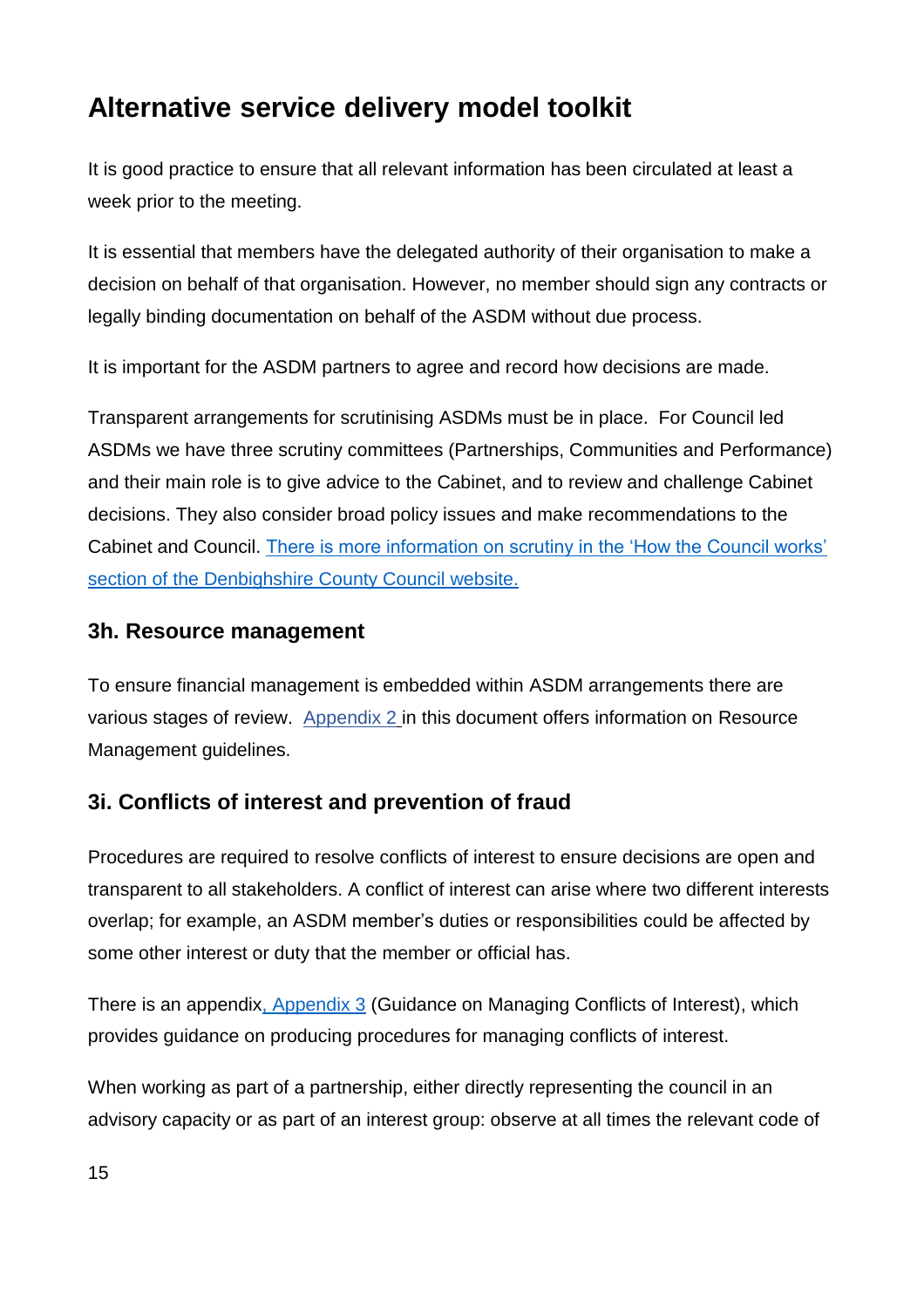conduct as set out in the Council's Constitution, paying attention for requirements for making declaration of interests.

For higher level partnerships, Cabinet / Lead Member approval may be required before an employee is allowed to represent the Council on a partnership.

If an officer, service on a partnership suspects that fraud is being committed, they should report those suspicions to the Head of Legal, HR and Democratic Services, Chief Internal Auditor or Head of Finance and Property Services immediately. Please refer to the Whistleblowing Policy and Strategy for the Prevention and Detection of Fraud, Corruption and Bribery on the Denbighshire Internet.

### <span id="page-15-0"></span>**3j. Dispute resolution**

To avoid bad feeling and potential litigation between partners the ASDM agreement must set out the rules to be followed to resolve disputes. Ideally, disputes between partners should be settled in good faith and wherever possible, by internal discussion and negotiation within the ASDM. The ASDM agreement should include an escalation procedure in the event partners disagree amongst themselves.

### <span id="page-15-1"></span>**3k. Business continuity**

Business Continuity plans outline the action that will be taken in the event of a serious disruption to business, and identifies the priorities for recovery in order to keep the organisation running as normally as possible at all times, even in an emergency. If delivery of services and / or the ASDM project will impact on the Business Continuity Plan of a council service, details of the measures that will be taken to address this impact should be considered. [Information regarding business continuity may be found on the](https://www.denbighshire.gov.uk/en/business/business-support/business-continuity.aspx)  [Denbighshire County Council website, under the business continuity section.](https://www.denbighshire.gov.uk/en/business/business-support/business-continuity.aspx)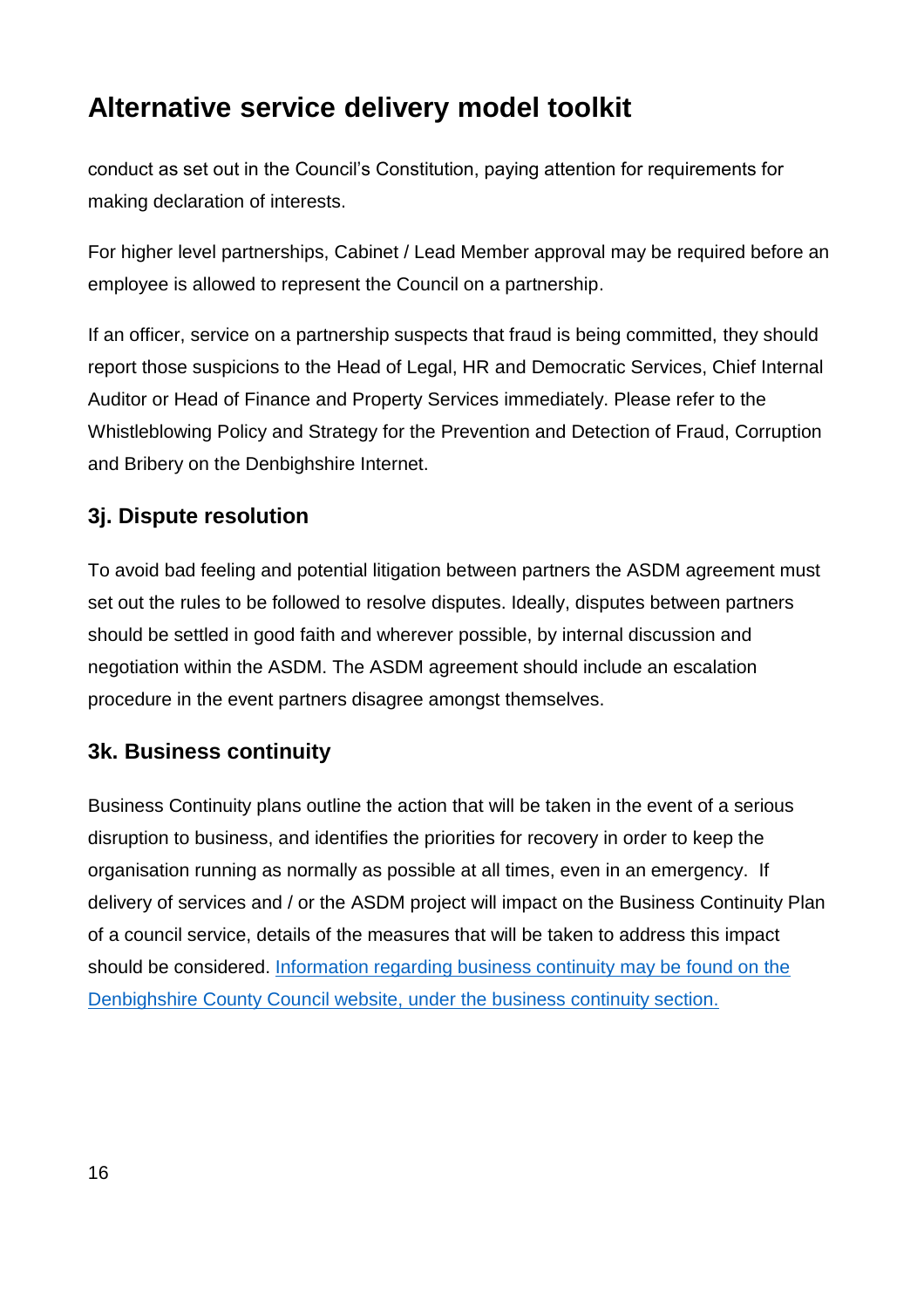### <span id="page-16-0"></span>**3l. Information sharing**

Our citizens and communities expect that we work together with our partners to deliver effective and joined-up services. Sharing of personal information for service delivery purposes is one of the key enabling mechanisms for improving collaboration, integration and ensuring effective decision-making. There are key golden rules for information sharing:

- Ensure Information you share is necessary, proportionate, relevant, who need to have it.
- Consider safety and well-being base decisions on the safety and well-being of the individual and others who may be affected by their actions.
- Gather consent where appropriate share with informed consent and, where possible, respect the wishes of those who do not consent to share confidential information. You may still share information without consent if, in your judgement, there is good reason to do so, such as where safety may be at risk.
- $\bullet$  Keep a record of your decision and the reasons for it whether it is to share information or not. If you decide to share, then record what you have shared, with whom and for what purpose.
- Be open and honest with the individual from the outset about why, what, how and with whom information will, or could be shared, and seek their agreement, unless it is unsafe or inappropriate to do so.
- <span id="page-16-1"></span>• Data protection is a framework to work to and not a barrier – remember that Data Protection legislation and human rights law are not barriers to justified information sharing, but provide a framework to ensure that personal information about living individuals is shared appropriately. [There is more information in the Data Protection](https://www.denbighshire.gov.uk/en/your-council/access-to-information/data-protection.aspx)  [section of the Denbighshire County Council's website.](https://www.denbighshire.gov.uk/en/your-council/access-to-information/data-protection.aspx)

### **3m. Communication and engagement**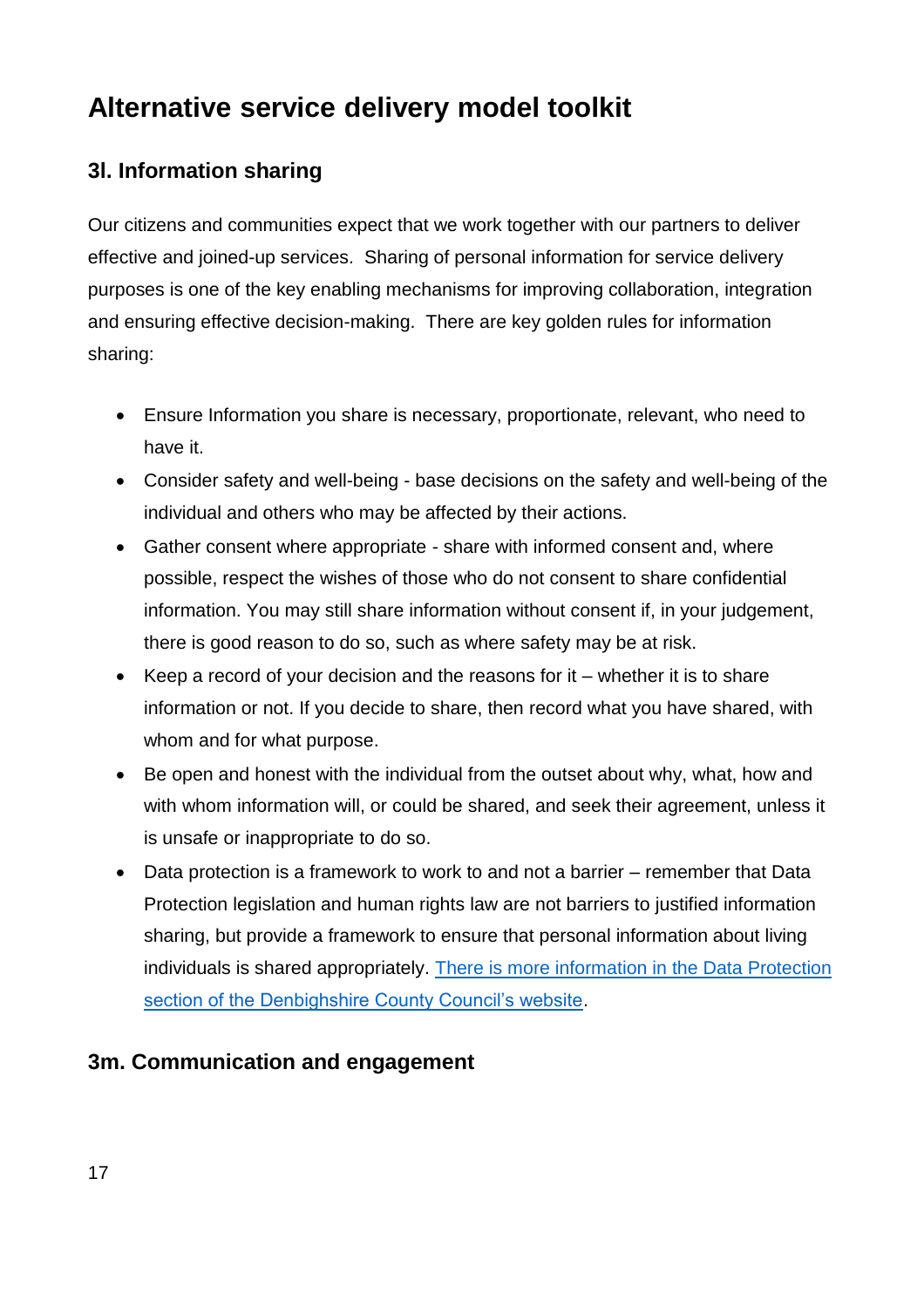Communication and engagement is vital because it ensures the ASDM's main messages are communicated with one voice, and misinformation is kept to a minimum. A complex strategy document is not necessary; the ASDM agreement might just cover key messages, key audiences, and channels of communication. [There is more information within the](https://www.denbighshire.gov.uk/en/news/corporate-communications.aspx)  [Corporate Communication section of Denbighshire County Council's website.](https://www.denbighshire.gov.uk/en/news/corporate-communications.aspx) 

Engagement, at any level is important and valued, and by using the Council's 'County Conversations' for consultation and engagement. [There is more information on the](https://countyconversation.denbighshire.gov.uk/KMS/news.aspx?LoggingIn=tempVar&strTab=Home)  [Denbighshire County Council website under the 'County Conversation'](https://countyconversation.denbighshire.gov.uk/KMS/news.aspx?LoggingIn=tempVar&strTab=Home) section.

It is important that you work to maximise Council brand opportunities, with all services and ASDMs, to ensure brand harmony and clear recognition of Council work. We need to work together to make sure a consistent style is used throughout the Council. Council colleagues may [learn more about branding in the branding section of the Denbighshire](http://linc-ad/sorce/beacon/default.aspx?pageid=branding)  [County Council internal LINC section, along with the Communications Toolkit.](http://linc-ad/sorce/beacon/default.aspx?pageid=branding)

### <span id="page-17-0"></span>**3n. Welsh language standards**

The Welsh language standards aim to ensure a level playing field for Welsh language services across Wales and in Denbighshire we recognise the fact that Welsh speakers have a right to access services in the language of their choice.

When forming ASDMs, the Council will ensure the issue of how the model will operate with regard to the Welsh language is discussed and agreed as part of the Terms of Reference and / or constitution of the selected model.

When the Council is the strategic and financial leader within a partnership it will ensure that the public service provision is compliant with the Welsh Language Scheme. When another body is leading, input will still comply with the Welsh Language Scheme and other parties will be encouraged to comply giving priority with services provided to the general public.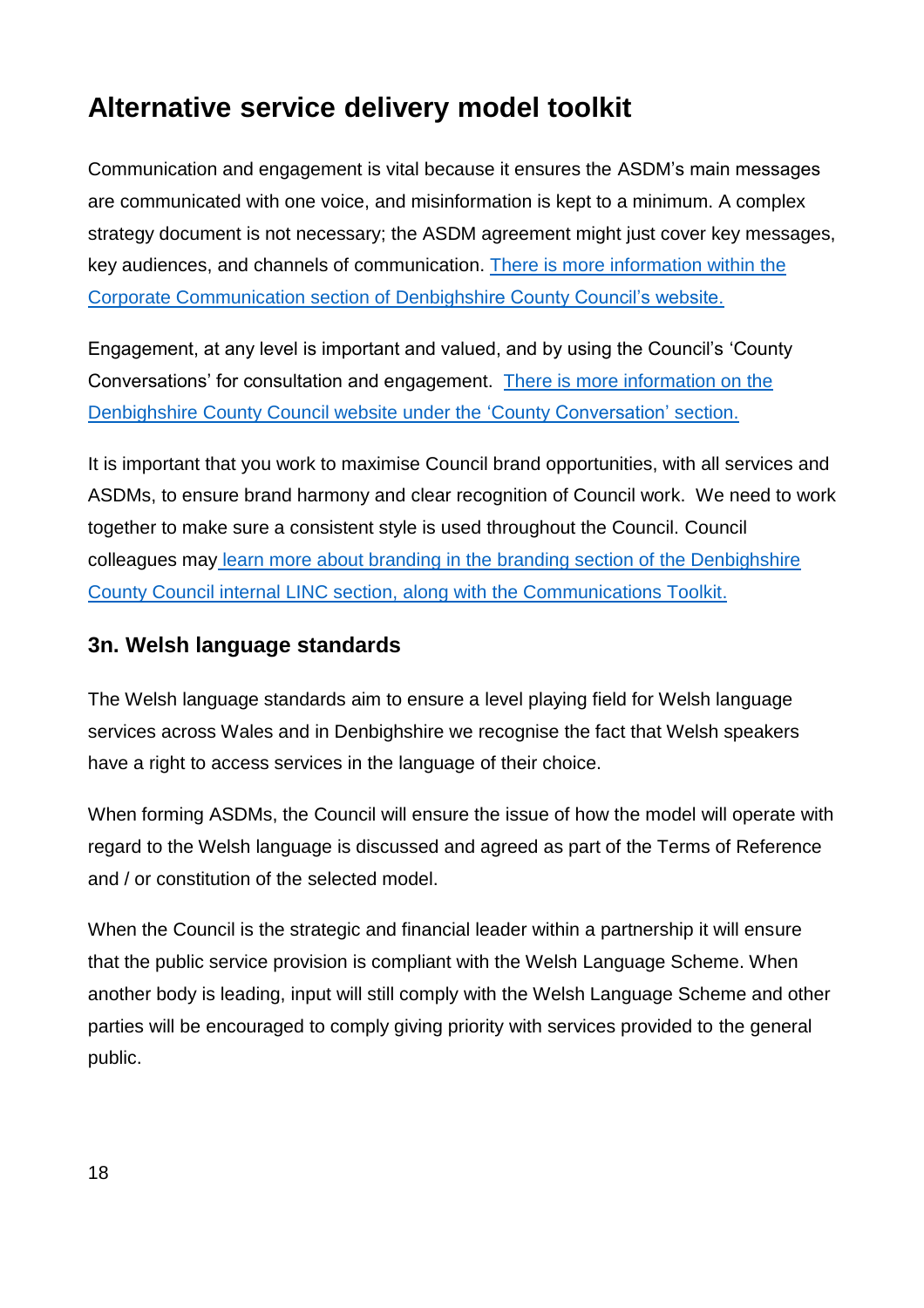When the Council is a member in a partnership, it will encourage the partnership to adopt a bilingual policy. When acting publicly in the name of the consortium, the Council will act in accordance with its Welsh Language Scheme. Should the Council join or form an ASDM, it will ask prospective partners about their Welsh Language Schemes, language policies or the means by which they will operate bilingually.

[You can learn more about our Welsh Language Standards on the Denbighshire County](https://www.denbighshire.gov.uk/en/your-council/about-the-council/welsh-language-standards.aspx)  [Council website, under the section, 'Welsh Language Standards'.](https://www.denbighshire.gov.uk/en/your-council/about-the-council/welsh-language-standards.aspx)

### <span id="page-18-0"></span>**3o. Complaints**

Individuals can encounter difficulties when seeking redress for grievances concerning services delivered through ASDMs. These problems can be overcome by adopting an effective complaints protocol.

Due to the complexity of agreeing a separate ASDM complaints process, it is recommended that partners follow their own procedure. However, the ASDM needs to agree and include within their agreement a description of how the ownership of the complaint will be decided, and therefore whose procedures it will follow. For example, the Chair may allocate or take ownership. This normally follows the process of the organisation against whom the complaint was made, even though an ASDM approach and investigation may be taken (subject to General Data Protection Regulation {GDPR}).

[You can learn more about complaints in the 'complaints, compliments and feedback'](https://www.denbighshire.gov.uk/en/contact-us/complaints-compliments-and-feedback.aspx)  [section of the Denbighshire County Council website.](https://www.denbighshire.gov.uk/en/contact-us/complaints-compliments-and-feedback.aspx)

### <span id="page-18-1"></span>**3p. Data protection**

Raising awareness of Data Protection with all employees is mandatory and this must therefore be considered for any ASDM. All information of a personal nature must be handled in accordance with Data Protection regulations (General Data Protection Regulations 2018).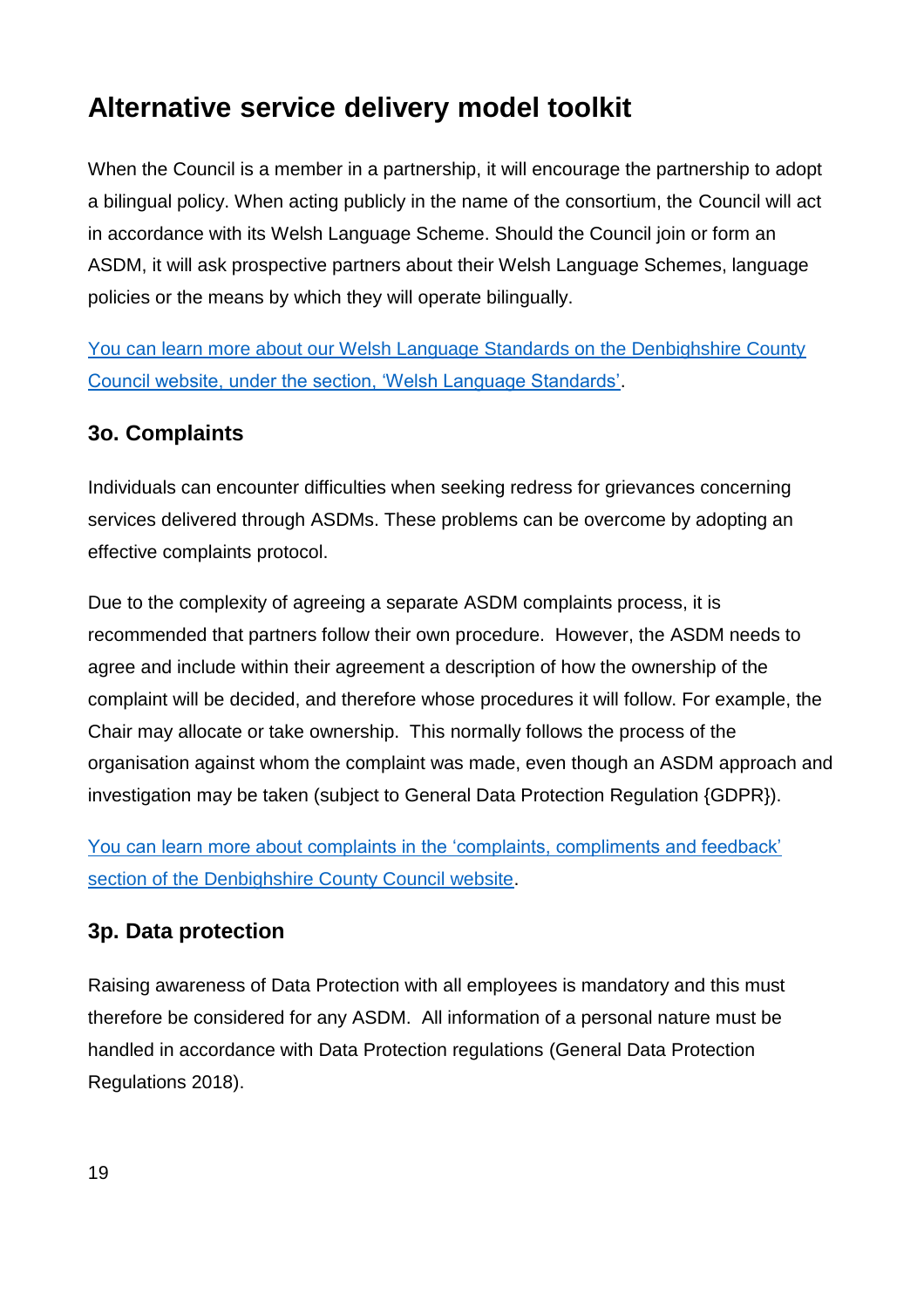The regulations include seven key principles that must be followed:

- Lawfulness, fairness and transparency
- Purpose limitation
- Data minimisation
- Accuracy
- Storage limitation
- $\bullet$  Integrity and confidentiality (security)
- Accountability

These principles should lie at the heart of your approach to processing personal data. Support and advice is available from [dataprotection@denbighshire.gov.uk.](mailto:dataprotection@denbighshire.gov.uk)

There is more information available [on data protection in the 'Data protection' section of](https://www.denbighshire.gov.uk/en/your-council/access-to-information/data-protection.aspx)  [the Denbighshire County Council website.](https://www.denbighshire.gov.uk/en/your-council/access-to-information/data-protection.aspx)

### <span id="page-19-0"></span>**3q. Annual health checks**

The Council has a long and successful history of working in partnership across the public, private, voluntary and third sector. The benefits and opportunities of working in partnership are well understood but risks can arise from using ASDMs and the Council must ensure that its involvement in these does not expose it to an unacceptable level of risk. Risks may be strategic, reputational and / or financial.

This document includes a template in [Appendix 4](#page-31-0) to undertake an annual 'health check' of each ASDM related to the Council in terms of strategic, reputational or financial importance. This health check is designed to identify any risks to the Council from its involvement in any of the ASDMs, and to make an overall assessment of their effectiveness.

An annual health check may lead to proposals for changes or improvements. It does not, however, substitute for the ASDM itself reviewing its governance and performances. Lead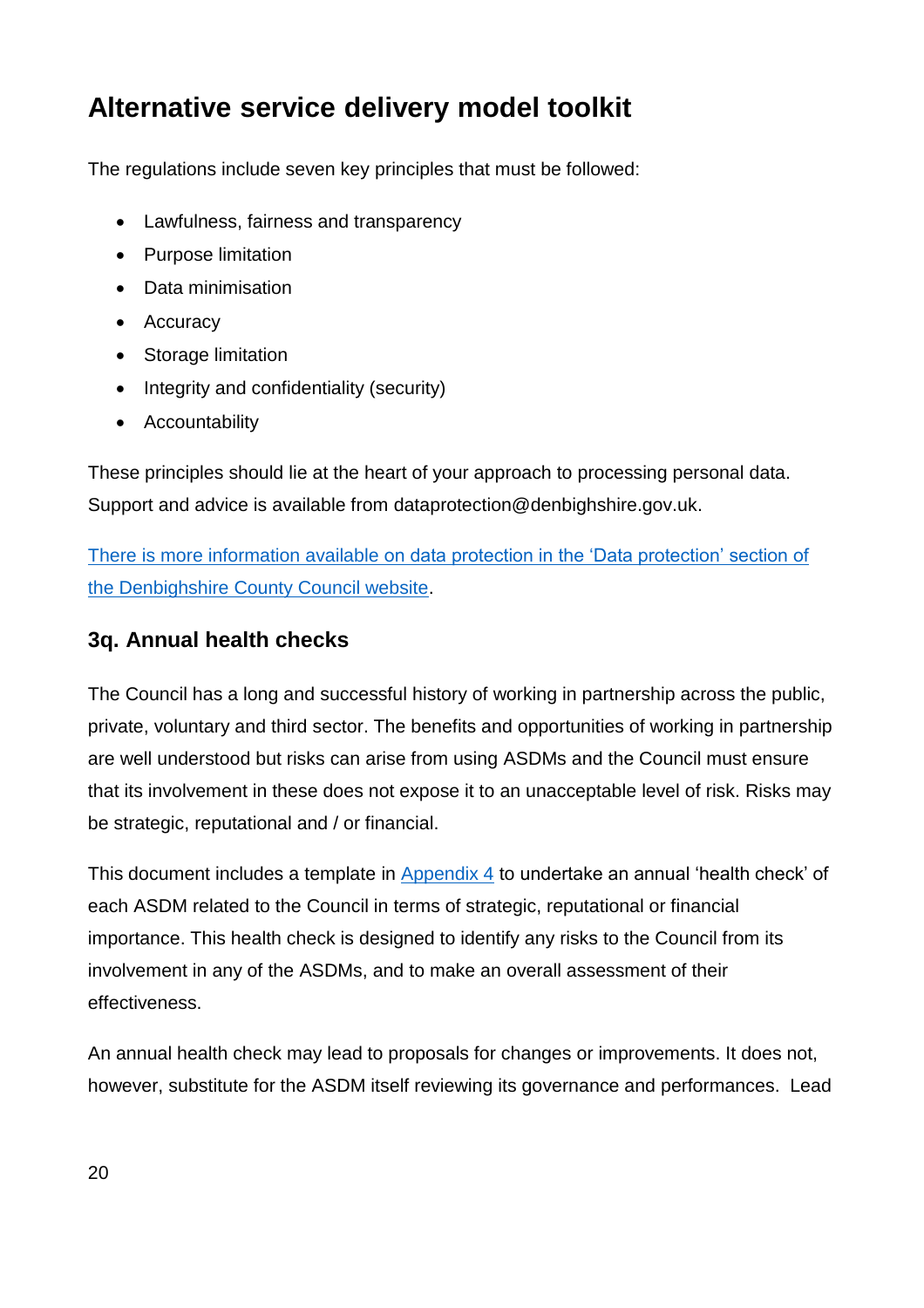officers within the Council will have a responsibility to support and advise the ASDM to carry out its own review and take any action required to improve its governance.

### <span id="page-20-0"></span>**3r. Scrutiny and support**

There is a role for everyone in the Council to play in ensuring alternative service delivery models are monitored, measured and scrutinised.

Any ASDM needs to take into account were scrutiny for the model will take place, for example, in a Service Business Plan, or at a formal Scrutiny forum.

### <span id="page-20-1"></span>**3s. Ending and exiting alternative service delivery models**

At some point, ASDM arrangements, or the organisation's involvement in these, will come to an end. This could be for several reasons:

- The ASDM achieves all that it set out to do.
- The priorities of an organisation / partnership change.
- On review, the ASDM is not delivering the outputs and outcomes it was set up to do and a new approach needs to be explored.
- The ASDM is replaced by another model or working arrangement.
- External funding sources / resources cease.
- On review, an adverse level of risk of continuing the ASDM is identified.
- The legal framework upon which the ASDM was founded changes.
- A partner organisation is restructured.

We need to be mindful that however ASDMs end, there is a clear closure report to offer. This will be a final document produced and used by senior management to assess the success of the project, identify best practices for future projects, resolve all open issues, offer lessons learnt and formally close the ASDM.

It is important to make note of any lessons learnt during the process of setting up, running and / or closing down any ASDM. This information may be useful for others in the future to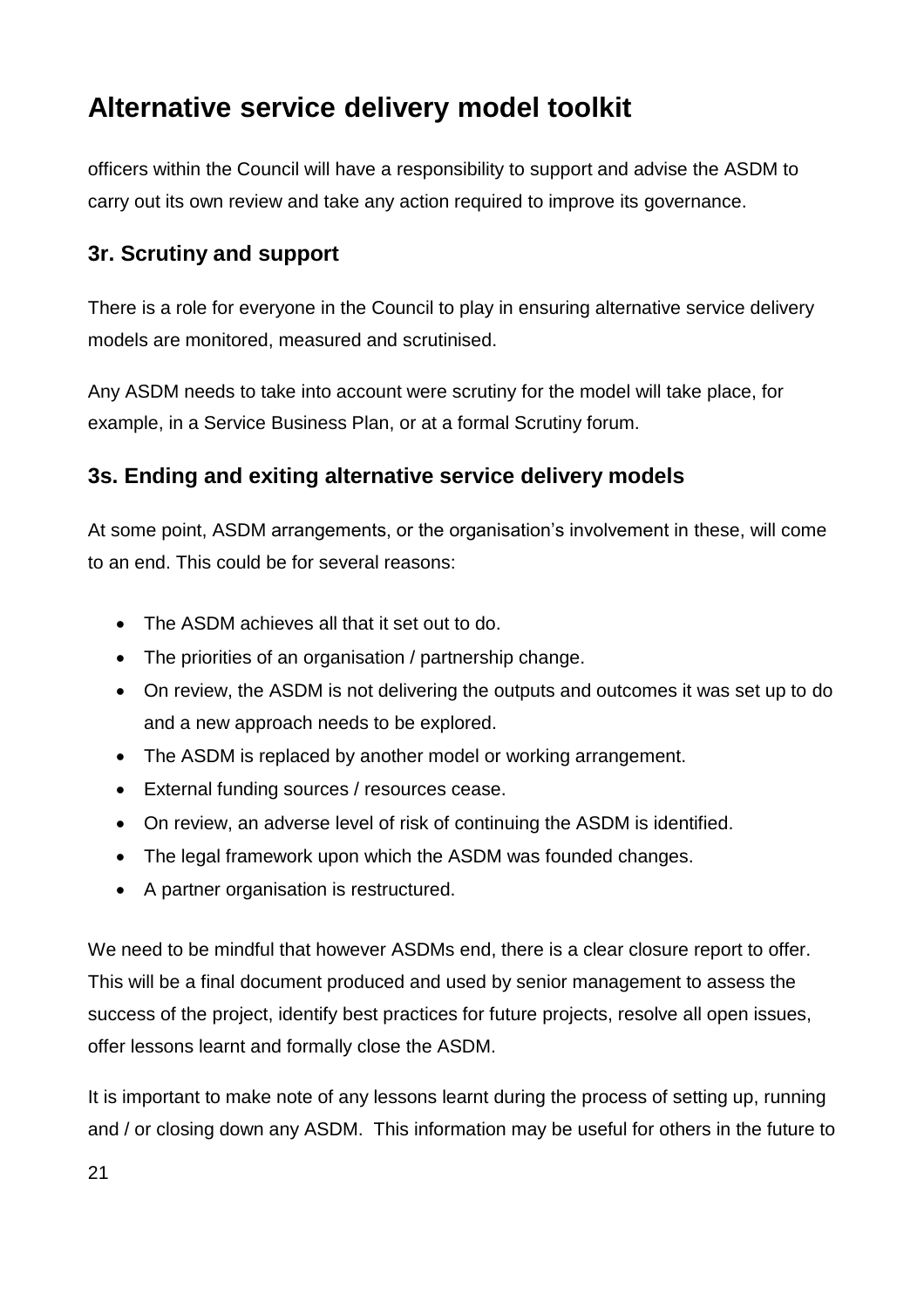ensure that similar mistakes are not made, or, on a more positive note, where successes may be shared. Good practice dictates that models cannot be closed down until the "lessons learnt" have been recorded and benefits to the Council are noted.

### <span id="page-21-0"></span>**Appendix 1 ASDM agreement template**

The following model combines all the attributes of best practice. An ASDM agreement must address the following headings. The level of detail provided under each heading will be dependent on the significance of the ASDM. All agreements must be checked by legal, financial and audit representatives early in the process.

All partnership and collaborative working should have annual reviews.

#### <span id="page-21-1"></span>**ASDM attributes of best practice**

#### **Parties and Registered Office**

Partners and the main contact office for the partnership.

#### **Powers**

Set out the legal powers that enable you and your partners to create this partnership.

#### **Definitions and interpretation**

Define key words.

#### **Commencement and Terms**

Length of time partnership will run / point at which it will be reviewed.

#### **Purpose**

What is the purpose of this partnership? Do you want this partnership to be legally binding?

22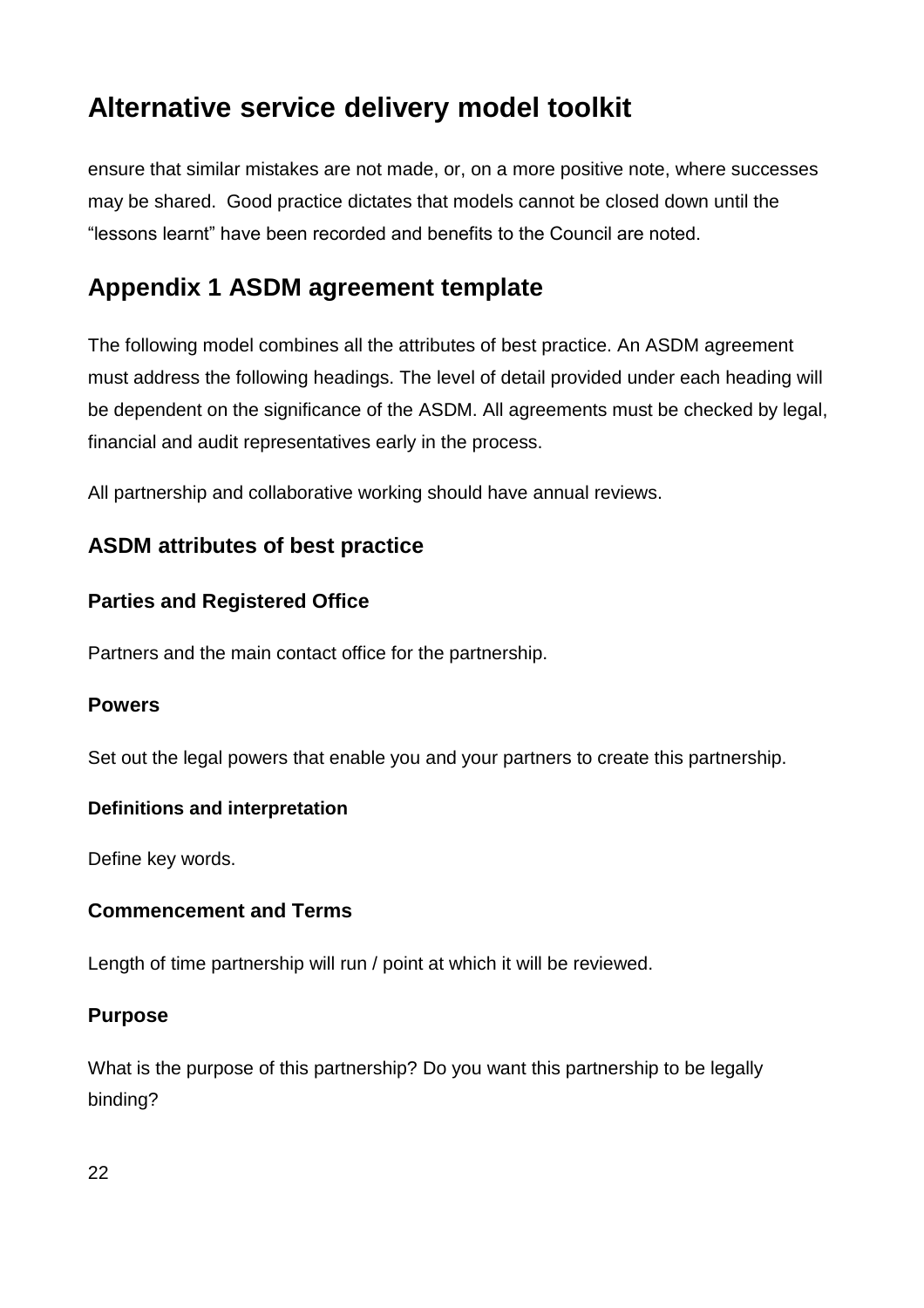### **Aims, Objectives and Outcomes**

What has this partnership been established to achieve?

#### **ASDM principles**

Consider the relationship between partners and mutual trust, respect, genuineness, and commitment. Understand each other's needs and self-interests.

#### **Membership and Terms of Office**

This may include:

- The number of representatives from organisations in the public, private and the voluntary and community sectors, which are actively involved in the area (equal representations is not a requirement, unless other rules dictate) and why they were chosen.
- A list of the constituent members and the number of representatives they have on the partnership.
- Who the chairs and vice-chairs of the partnership are, how they were appointed, and for how long?
- How often the membership is reviewed and any time limits that an individual representative can serve on the partnership.
- How the membership of the partnership reflects the characteristics and aspirations of the area / people it has been set up to serve.

#### **Roles and Responsibilities**

Identify the roles and responsibilities of each constituent member of the partnership. It may be appropriate to include statements explaining what different sector members can bring to the partnership and which areas of partnership activity they will be responsible for. In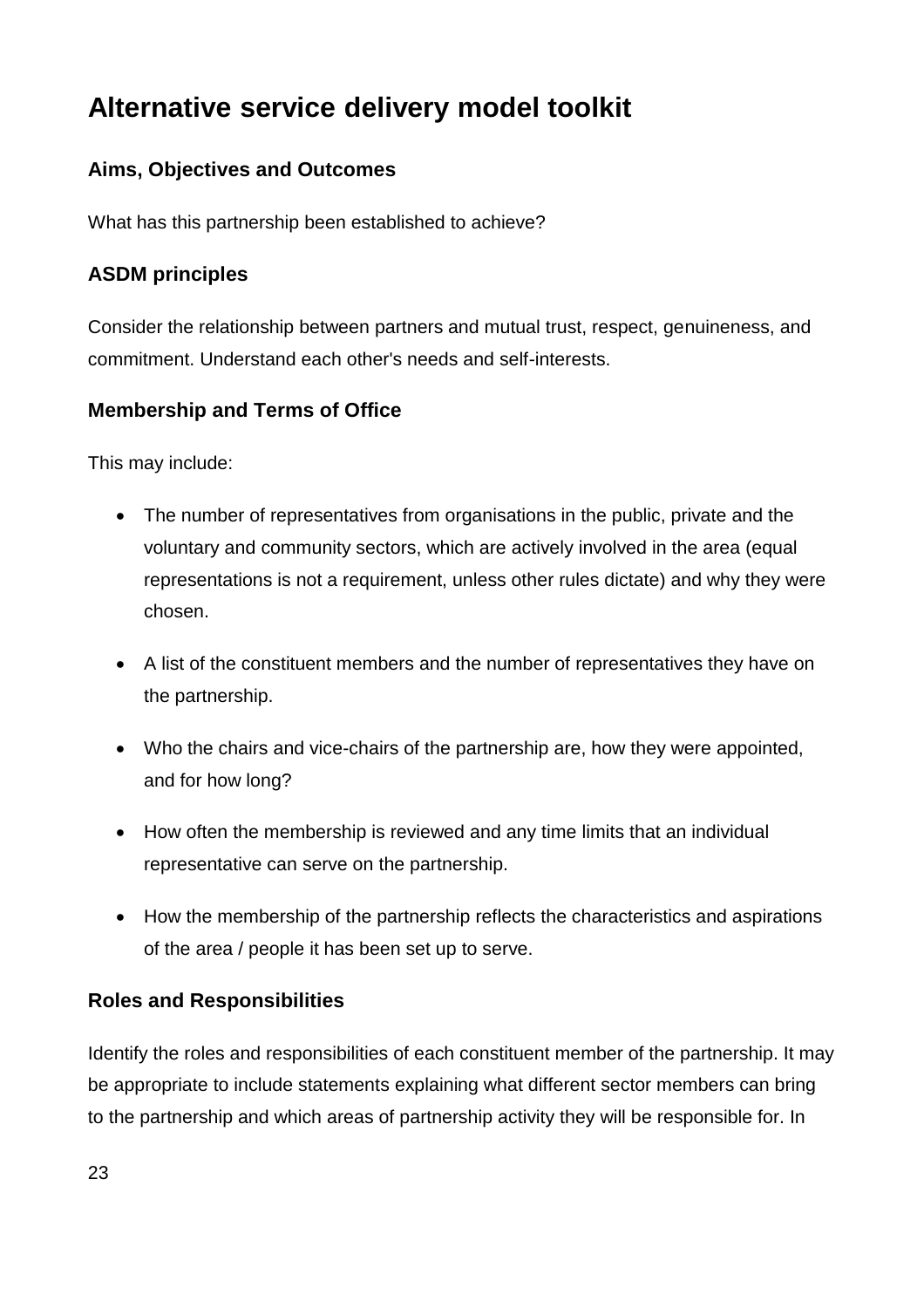addition, this section may include the roles and responsibilities of the lead / accountable body, management board, partnership coordinator etc.

### **Staffing (TUPE, Secondment)**

The parties will agree any provisions relating to employment, including TUPE, secondment and so forth. Within Denbighshire County Council, the Legal Department and HR Direct should be consulted for advice.

#### **Meetings and Secretariat**

This may include:

- What is the minimum number of meetings within a period?
- Are meetings open or closed?
- Where is the responsibility for setting meetings, agendas, working papers, minutes, follow up of actions, etc.?
- Who will provide the secretariat function and for how long?
- How and why are venues chosen?
- What are the expectations regarding members' behaviour during meetings?
- If a member needs to deputise the meeting, what protocols need to be followed?
- And any other elements of the meeting that need to be stipulated.

If action notes are used, on a more informal basis, decisions will still need to be recorded.

#### **Performance Management**

The Council's performance and project management system, Verto, is aligned to Results Based Accountability (for performance) and PRINCE 2 (for project methodology). This has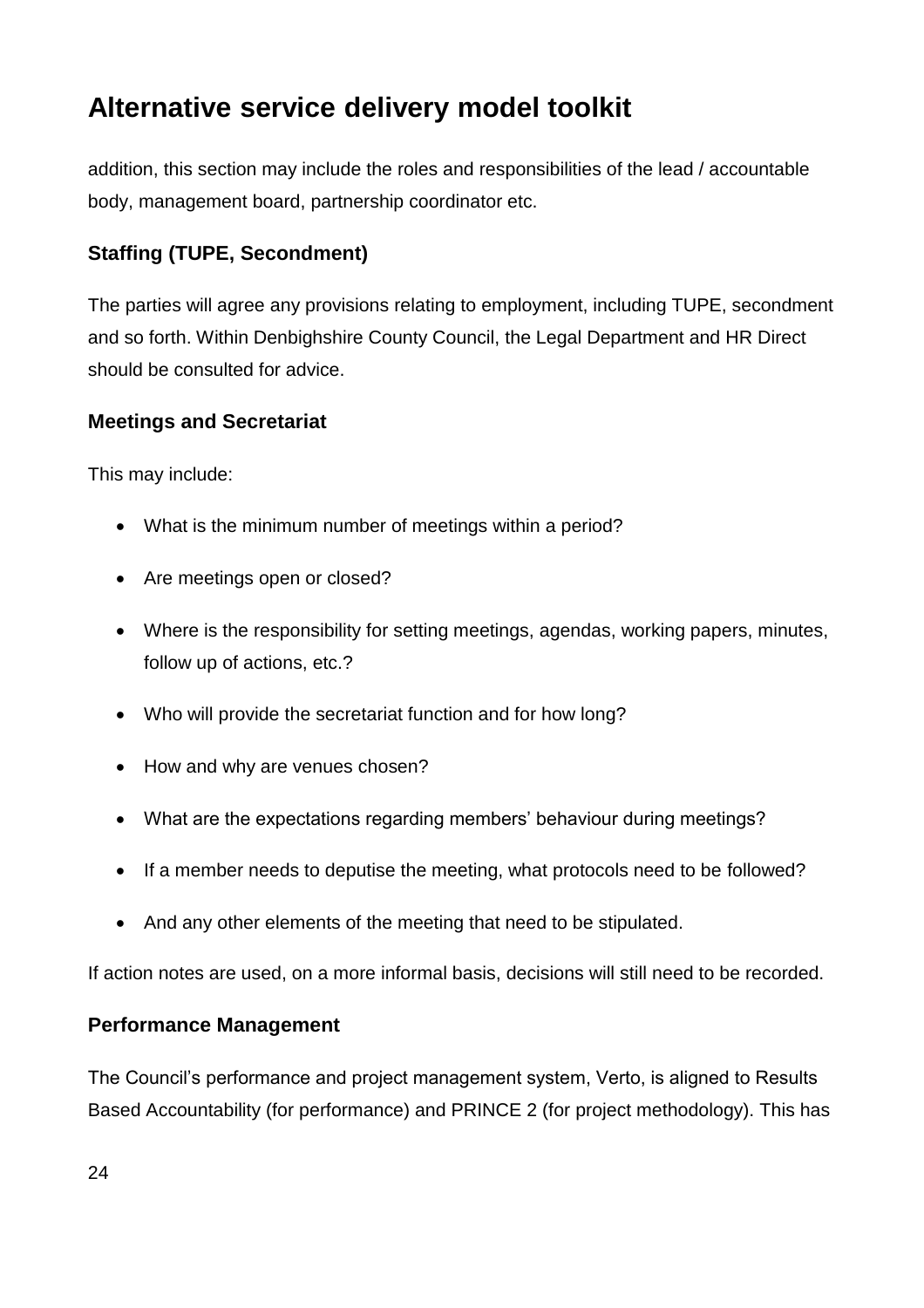clear guidance for how to formulate plans and take forward partnership and collaboration work in the form of projects and programmes.

#### **Risk Management that includes Indemnity and Insurance**

The partnership agreement should specify when, and in what format, the shared risk assessment and risk management plan will be monitored and reviewed, and by whom.

#### **Resource Management / Pooled Funds / Unpooled funds**

The partnership agreement should specify resource management processes, which may include:

- Processes for financial control and monitoring within and between partnerships.
- Processes for human and physical resources to enable the partnership to operate effectively.
- VAT and Tax arrangements
- Contract standing orders of which partner organisation are being followed
- Processes for auditing the partnership.
- Capital and revenue expenditure.

#### **ASDM Assessment and variation of the ASDM Agreement**

The ASDM agreement should specify its self-assessment and review processes and answer the following:

- How does the ASDM review itself?
- How often is this agreement to be reviewed?
- What are the protocols for changing or amending the ASDM agreement?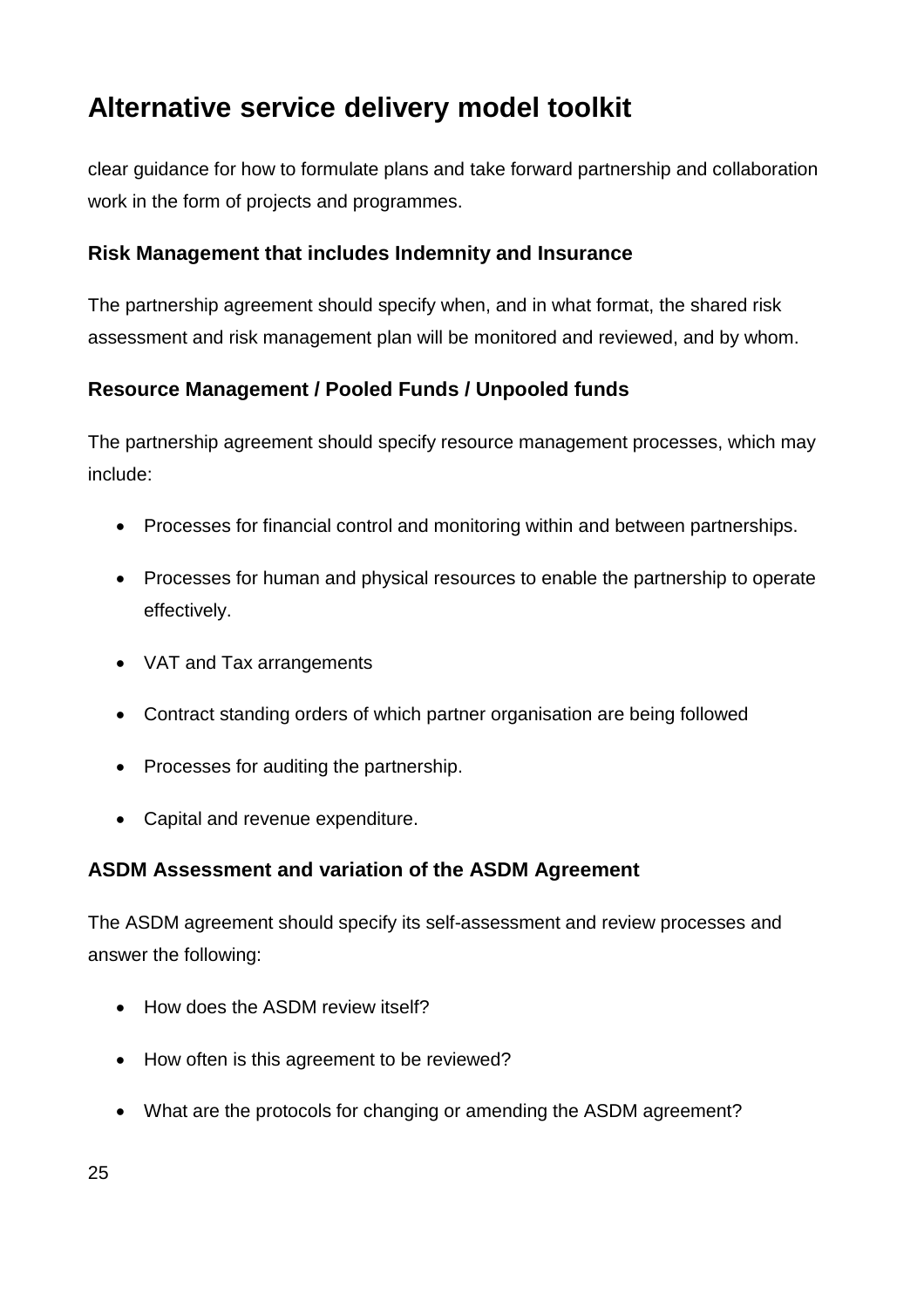### **Exiting of involvement with the ASDM**

The ASDM agreement should specify systems and procedures that exist detailing the need for written notification to the Chair and secretariat of the intention to leave, the notice period required, and any exceptions. Consider final penalties for exiting an ASDM and pre-payment of grant if exiting.

#### **Termination of the ASDM**

The ASDM agreement should specify systems and procedures that exist in relation to the termination of this.

#### **Community Involvement and Safeguarding**

The ASDM agreement should specify systems and procedures that exist to involve the community in the delivery of services, and ensure consideration is given to equality and diversity in the key areas of partnership working. Safeguarding policies must also be in place for the ASDM, evidenced for audit purposes.

#### **Information Sharing and Communication Methods**

The agreement should take into account current Data Protection legislation. See the [Data](#page-27-0)  [Protection](#page-27-0) heading below for further information.

#### **Decision Making Process and Governance**

It is important for the partners to agree and record how decisions are made. The ASDM agreement should address:

- Who are the members of the ASDM?
- How does the ASDM make decisions e.g. simple majority vote? Casting vote by chair? What is a quorum for the decisions of the group?
- Who communicates decisions to people not present?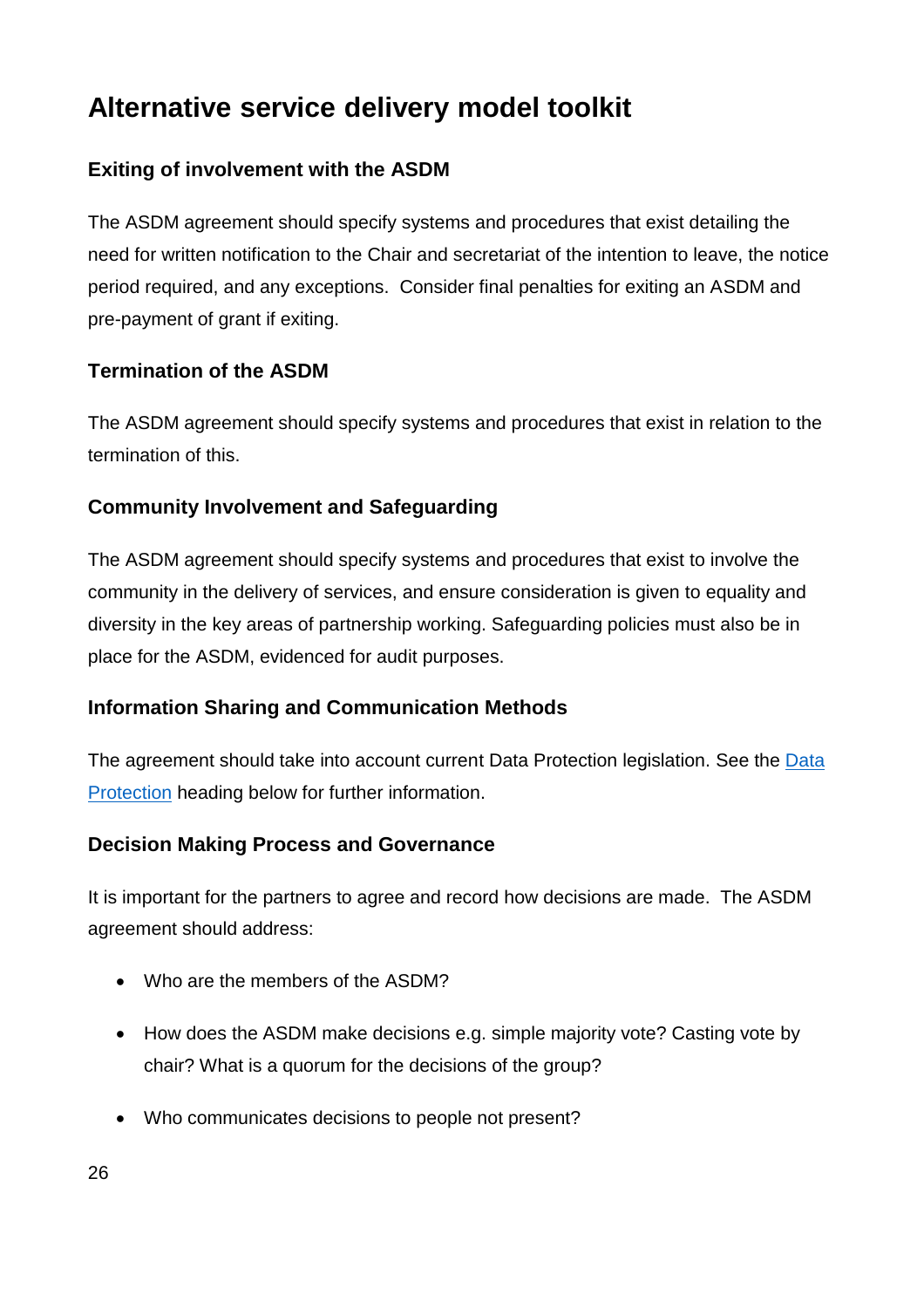- How are the actions put into operation?
- What level of delegated authority does each member have?
- If a decision is of major significance (beyond the remit of delegated authority) what due process is required to gain each organisation's authorisation?
- How often will meetings be held? Where?
- How are extraordinary meetings convened?
- Is there a standard agenda?
- Will the chair be in post? How is the chair decided and how long will they be in post?
- Consider other positions needed to be determined in the same way for example secretary, treasurer and so forth.
- Who takes note of agreements, decisions made, actions to be undertaken?
- What are the governance arrangements and any matters reserved? This will ensure consistency and clarity.
- To whom is the ASDM answerable?

#### **Conflict of interest and prevention of fraud**

The ASDM agreement should specify the systems and procedures that exist to resolve issues relating to conflict of interest and prevention of fraud.

#### **Dispute Resolution**

The ASDM agreement should specify the procedures that exist to resolve disputes within this, which may include how disputes will be resolved where there is conflict between members, organisations and over decisions?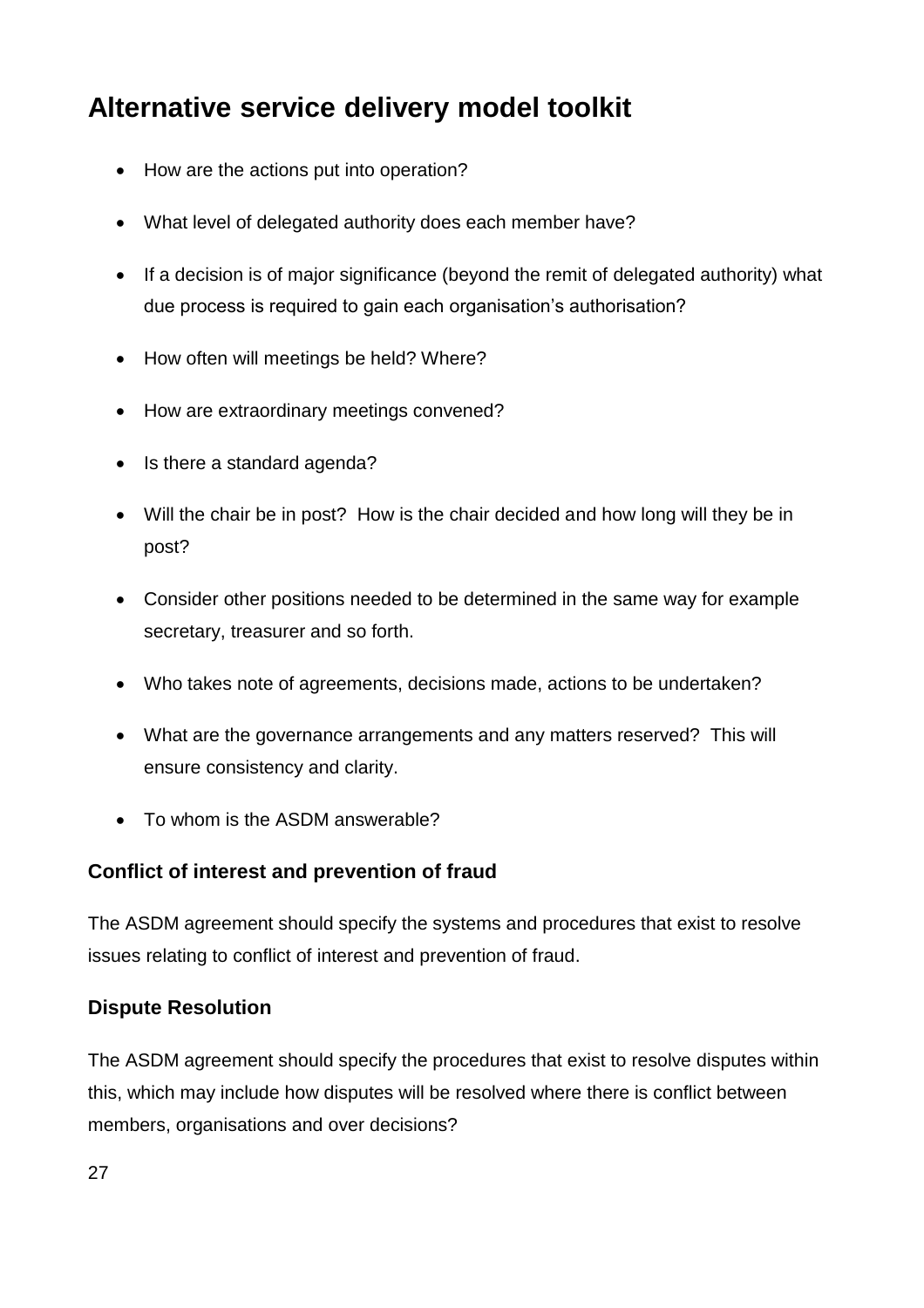### **Complaints**

The ASDM agreement should specify systems and procedures that exist in relation to management of complaints.

#### **NHS health care functions and health related care functions**

This would consider any health care statutory requirements.

#### **Confidentiality**

This is a statement expressing the expectations of ASDM members with reference to confidentiality.

#### **Freedom of information**

Freedom of Information Act 2000 legislation, together with any guidance or codes of practice issued by the Information Commissioner or relevant government department concerning this legislation should be adhered to. [There is an Information Commissioning](https://ico.org.uk/)  [Website to offer further information.](https://ico.org.uk/)

#### <span id="page-27-0"></span>**Data Protection**

This sets out the parties' obligations, confirming any requirement to comply with any notification requirements under Data Protection Legislation, The Human Rights Act, and the common law duty of confidentiality. General Data Protection Regulations: on 25th May 2018, a new European Union (EU) data protection law, the General Data Protection Regulation (GDPR), took effect. The GDPR give individuals in the EU more control over how their data is used and places certain obligations on businesses that process information of those individuals.

#### **Human Rights**

This sets out parties' obligations to the [Human Rights Act 1988.](https://www.legislation.gov.uk/ukpga/1998/42/contents)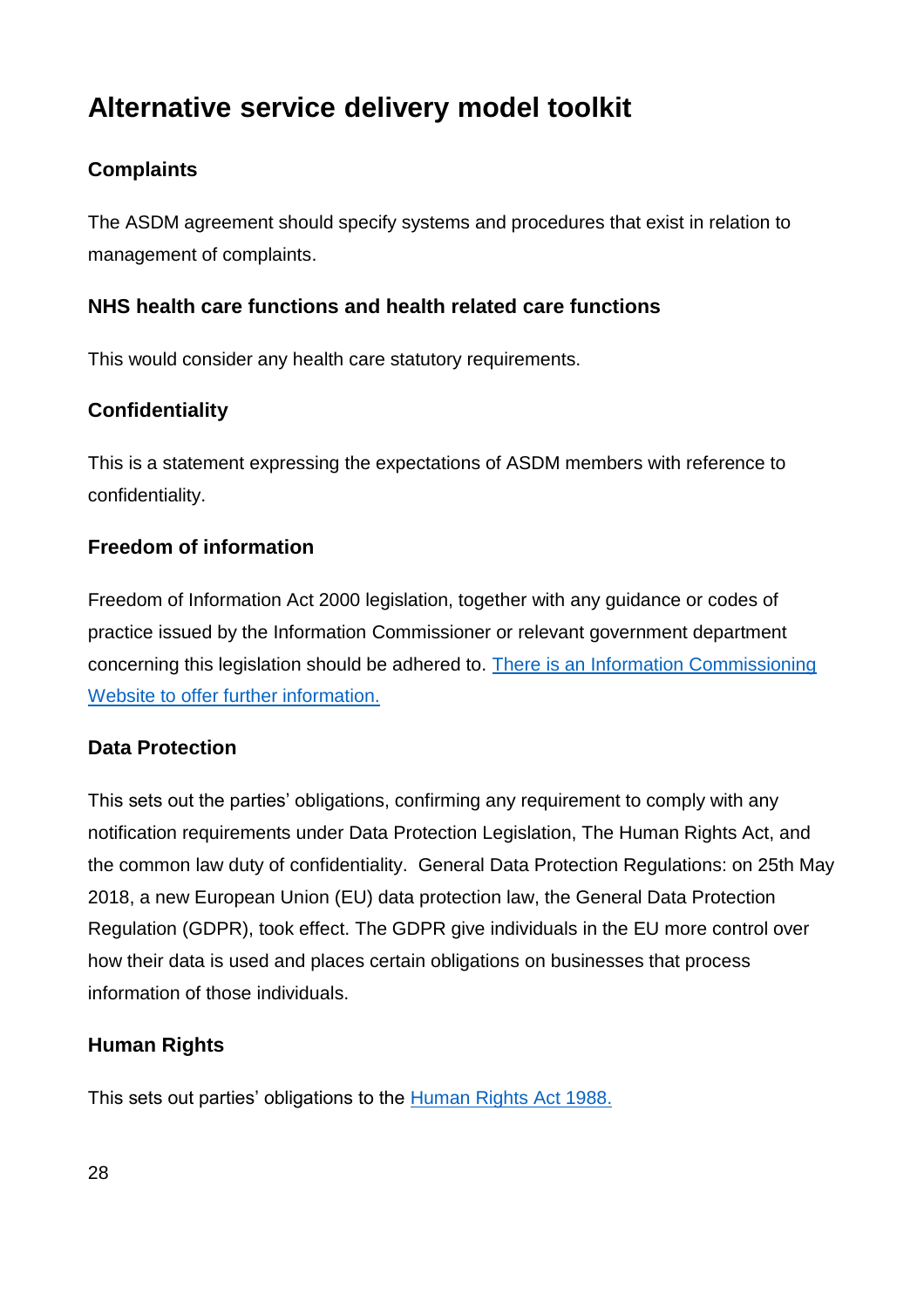### **Equality Duties**

Parties should consider in this clause the public sector equality duty of equality under the Equality Act 2010. [Further information is available on the Gov.UK website under the](https://www.gov.uk/guidance/equality-act-2010-guidance)  [Equality Act 2010](https://www.gov.uk/guidance/equality-act-2010-guidance) page. Parties should also consider the Socio-economic Duty which came into force March 2021; [learn more about the Duty from the Welsh Government](https://gov.wales/socio-economic-duty)  [website, on the Socio-economic Duty pages.](https://gov.wales/socio-economic-duty)

#### **Indemnities**

This clause should set out who would indemnify who in the event of a breach of the agreement.

#### **Liabilities**

The parties should consider whether any of their liabilities to each other should be limited or otherwise provided for.

Welsh language provision: the parties should consider any requirements of each other to ensure provision of the Welsh Language, including translator facility and Welsh Language Standards. [Learn more in the Welsh Language Standards section of the Denbighshire](https://www.denbighshire.gov.uk/en/your-council/about-the-council/welsh-language-standards.aspx)  [County Council website.](https://www.denbighshire.gov.uk/en/your-council/about-the-council/welsh-language-standards.aspx)

#### **ASDM and agency**

The parties should consider any requirements with Agencies brought in to support the ASDM.

Assignment and sub-agreements: can one or more parties assign or replace the agreement at all? This would need to be considered.

#### **The Contract (Right of Third parties) Act 1999**

The partners may wish to exclude any third party who is not a party to the agreement.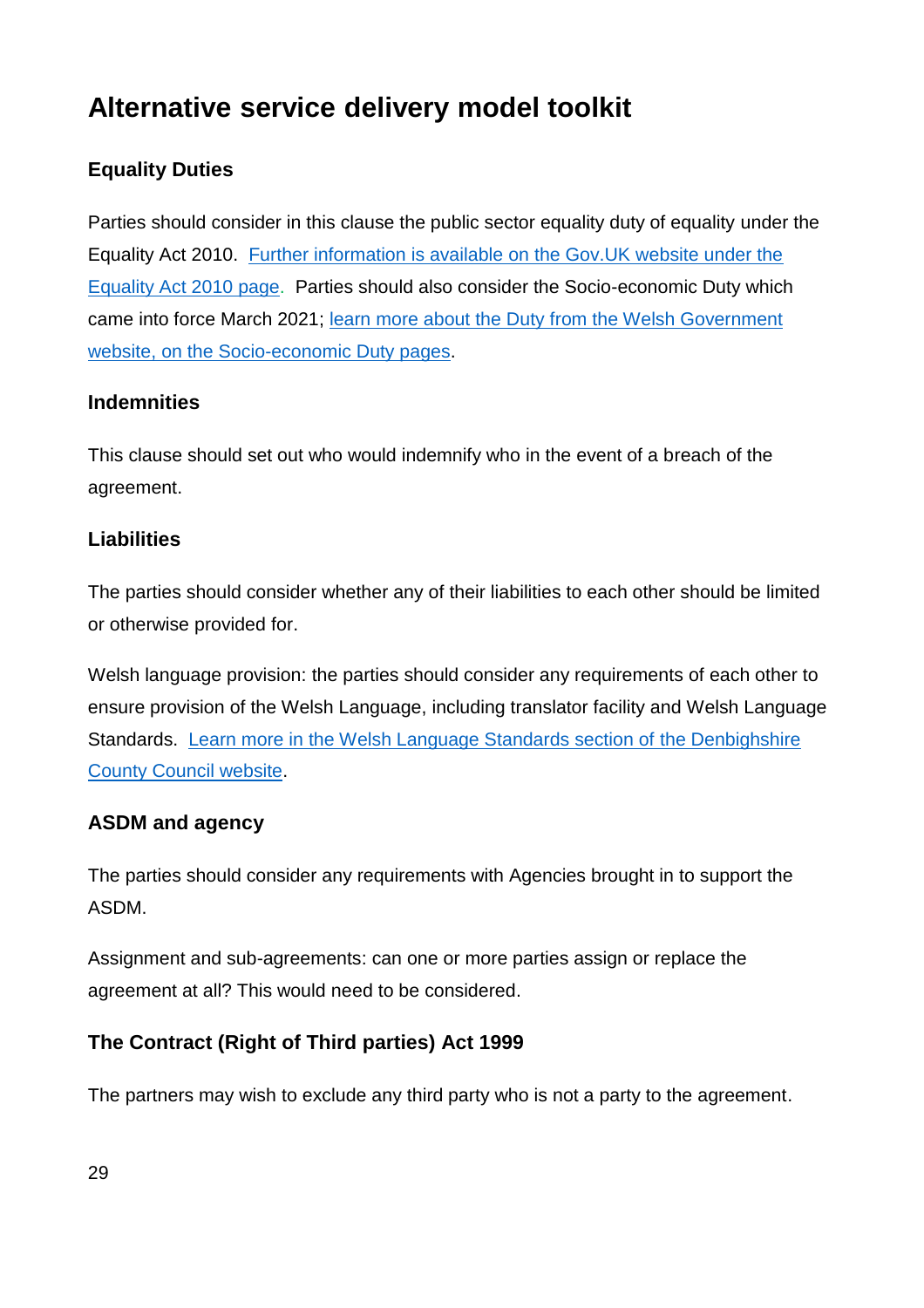#### **Notices**

This is the address where notices detailing ASDMs should be served under agreement e.g. formal variation.

#### **Governing law**

Usually this will be England and Wales. This clause sets out the jurisdiction of the laws of the country that is satisfied that governs the agreement. For example, "this agreement and any dispute or claim arising out of or in connection with it or its subject matter shall be governed by and construed in accordance with the law of England and Wales.

### <span id="page-29-0"></span>**Appendix 2 Resource management**

In instances whereby an ASDM is accessing external funding, a partner may be nominated as an Accountable Body, with responsibility for acting as the banker / financial manager of the funding and main contact with the funding body.

The Accountable Body's role is to act on the ASDMs decisions. For example, it will secure and sign contracts or service level agreements and funds. The role involves:

- Administering and taking responsibility for the funding (e.g. ensuring structured financing procedures are in place).
- Providing resources (e.g. staff, facilities) to carry out the financial obligations.
- Ensuring that the grant allocated is spent according to the agreed plan.
- Establishing and maintaining effective systems for auditing and monitoring expenditure.
- To safeguard the position of the ASDM and to minimise the risk inherent in Accountable Body status, the organisation will carry out an evaluation of systems and procedures to ensure that the partnership is meeting the requirements as laid down by the funding body and the organisation. The financial responsibilities of the partnership should be executed in accordance with the guidance of the funding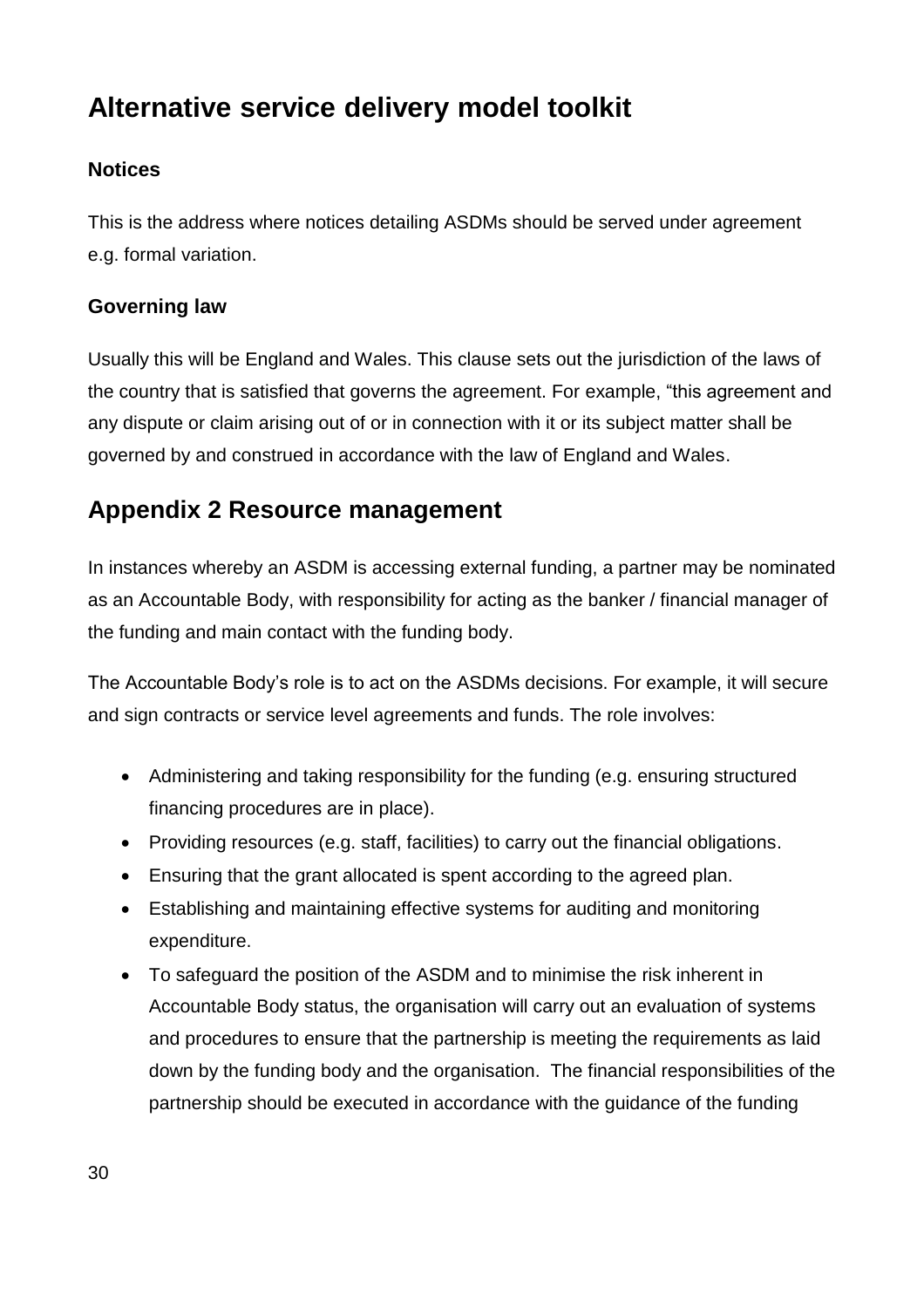body and within the host organisation's financial requirements, for example, Contracts and Standing Orders or Financial Regulations within Denbighshire County Council. Regular reports detailing expenditure and income should be provided to the relevant partnership board, and the Council's Principal Finance and Assurance Officer (there is one for each of our services) should be kept up to date with progress at all times.

In cases where the Council has the Accountable Bodies status, it will be the responsibility of the Head of Finance and Property Services / Section 151 Officer to authorise interim and financial grant claims on behalf of ASDMs. It is an obligation that all members of the ASDM act in accordance with the guidance of the grant giving body.

Other key considerations will include:

- Making provision for tax payments and VAT
- Pooled Budgets
- Grant Funding
- Retention of grant funding records
- Apportionment of losses
- Indirect costs
- Partners Contribution to the ASDM
- Strategic Human Resources and Service Level Agreements
- Sustainability
- Audit arrangements
- Contracting.

### <span id="page-30-0"></span>**Appendix 3 Guidance on managing conflicts of interest**

In preparing policies and procedures for dealing with conflicts of interest, the nature of the ASDM's particular structure, functions and activities, and any applicable statutory requirements should be taken into account. It should consider what its operations are,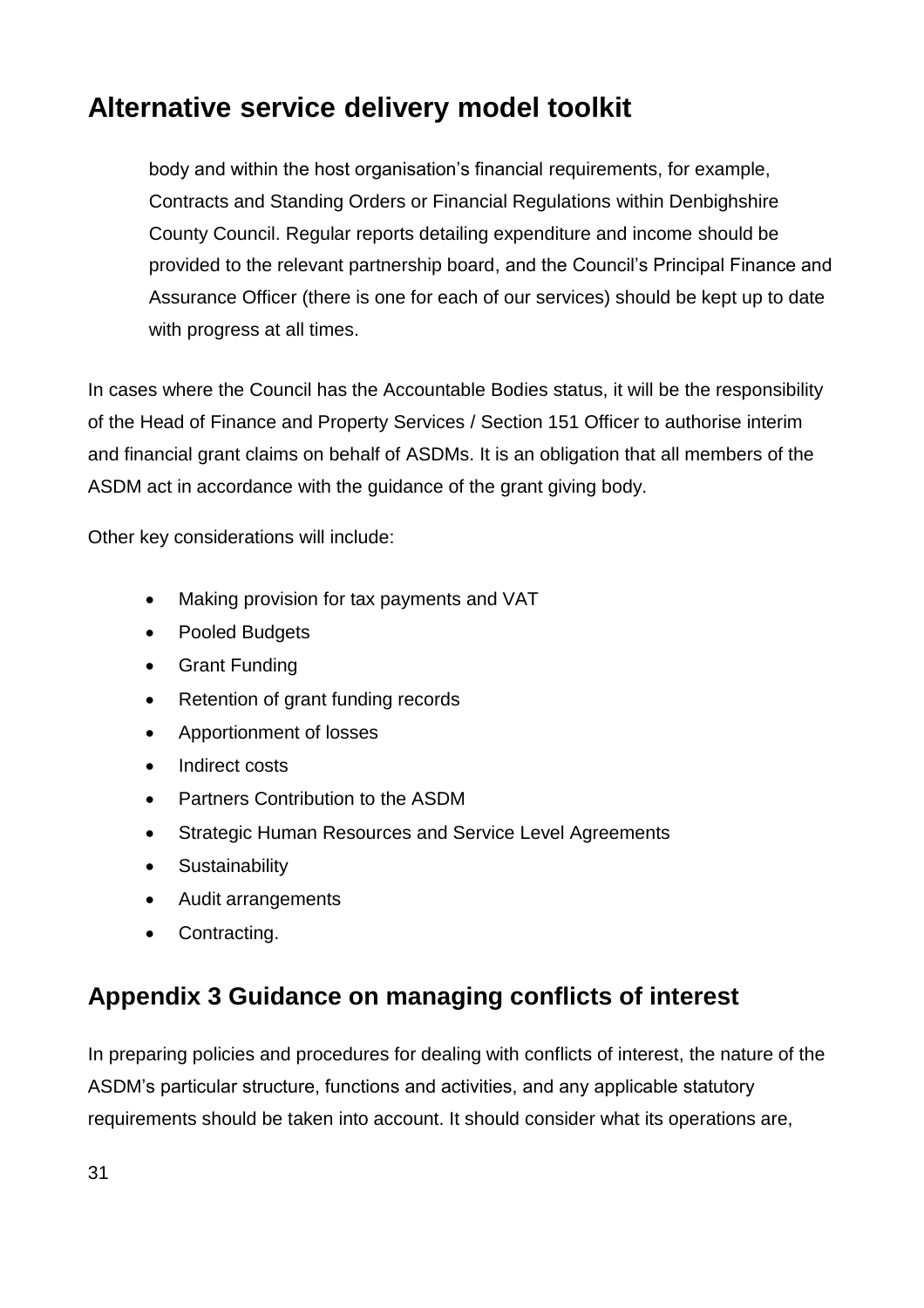what fields it operates in, and what sorts of problems or risks might typically arise. For example, does the ASDM:

- Contract
- Allocate grants
- Undertake public consultation
- Undertake regulatory decision-making.

Consideration must be given to policies and procedures for managing conflict of interests and prevention of fraud. Please refer to the Codes of Conduct for the following:

- Members Code of Conduct. [More information is available on the](https://www.denbighshire.gov.uk/en/your-council/about-the-council/council-constitution.aspx) Council's [Constitution page of the Denbighshire County Council website.](https://www.denbighshire.gov.uk/en/your-council/about-the-council/council-constitution.aspx)
- Council officers and personnel. [More information is available on the same](https://www.denbighshire.gov.uk/en/your-council/about-the-council/council-constitution.aspx)  [Council's Constitution page of the Denbighshire County Council website.](https://www.denbighshire.gov.uk/en/your-council/about-the-council/council-constitution.aspx)
- Council officers and personnel. [More information is available on the council's](https://www.denbighshire.gov.uk/en/your-council/strategies-plans-and-policies/policies/jobs-and-employees/jobs-and-employees.aspx)  website [on the Whistleblowing Policy.](https://www.denbighshire.gov.uk/en/your-council/strategies-plans-and-policies/policies/jobs-and-employees/jobs-and-employees.aspx)

### <span id="page-31-0"></span>**Appendix 4 Annual health check**

Each ASDM for the Council should be asked to complete an annual self-assessment of the 'health' of their governance, giving a score as to how well they meet the criteria. The document below offers a health check template with potential criteria to measure against.

Once an annual health check has been completed, it should be verified and agreed with by colleagues within Internal Audit or Strategic Planning.

Some of the detailed definitions and examples may not be directly applicable to our Council. There may be some additional definitions of good governance that the nominated lead officer will need to apply given the specific circumstances or arrangements for an ASDM. Evidence to support the findings of the health check will be held by the nominated lead officer.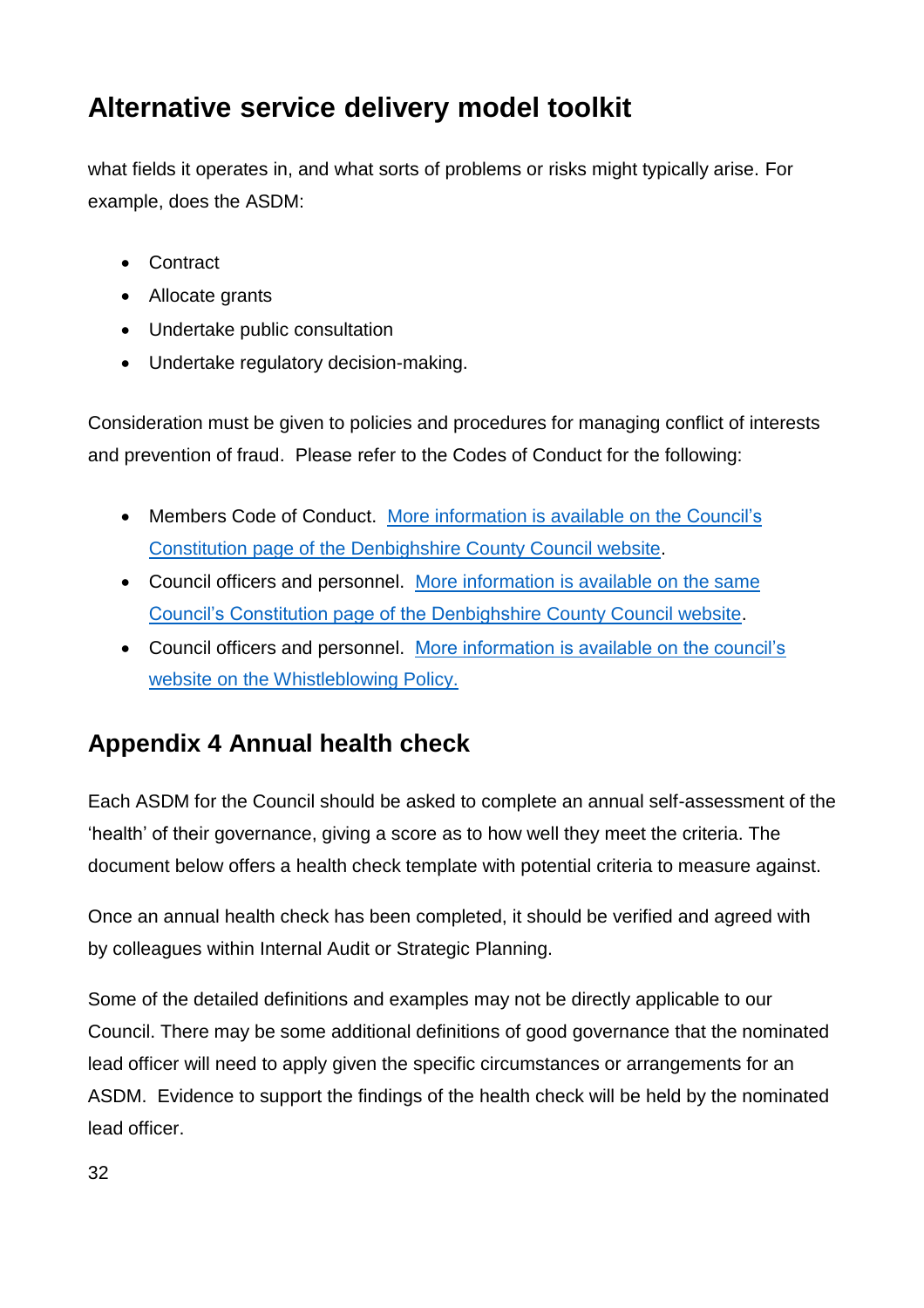This health check does not substitute for the ASDM itself reviewing its governance and performance. The Council's nominated lead officer and chief officer have a responsibility to support and advise the ASDM to carry out its own review and take any action required to improve its governance.

Contracts with parties outside of the Council, such as CIVICA, have specific suites of Key Performance Indicators (KPI) that need to be monitored and updated.

The health check has four categories, aligned with our Council's Corporate ROYG system.

These are:

Green (excellent); Yellow (good); Orange (some key areas for improvement); Red (Many key weaknesses / Priority for improvement).

(Source for this documentation comes from the Denbighshire County Council Commercialisation Strategy 2019 – 2023).

Descriptions of each of the four categories are shown below:

### <span id="page-32-0"></span>**Health Check Categories**

#### **Excellent**

There is an excellent system of governance designed to achieve the partnership's and the council's objectives; any potential strategic, reputational or financial risks for the council are noted and well managed; performance is on track.

#### **Good (some areas to be addressed)**

There is a basically sound system of governance, but some weaknesses that may threaten some of the partnership's and the council's objectives; any concerns regarding management of potential strategic, reputational or financial risks to the council are minor; performance is mainly on track.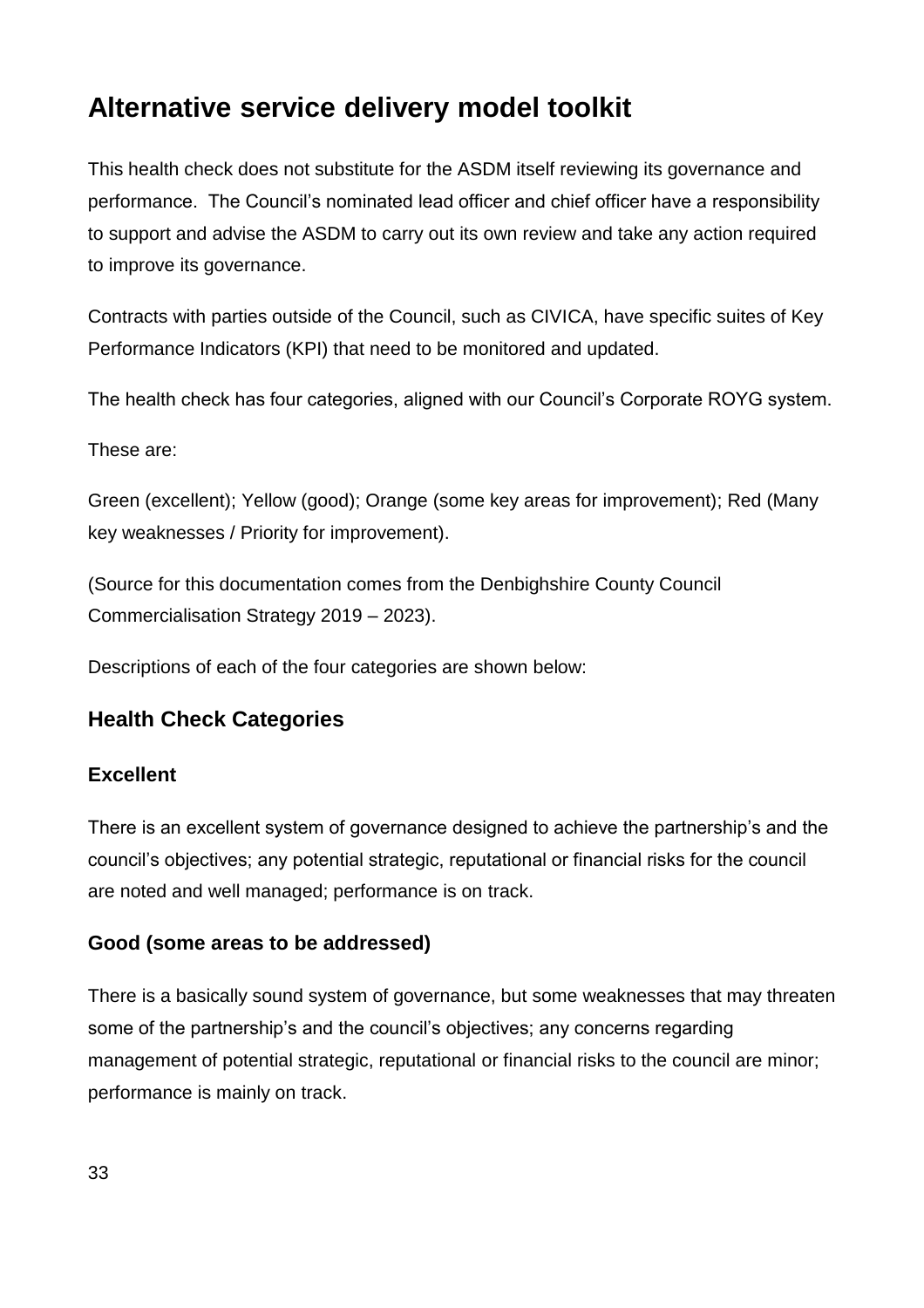#### **Major key areas to be addressed**

There are some significant weaknesses that could threaten some of the partnership's and the council's objectives; there are some significant concerns about potential strategic, reputational or financial risks to the council and their management; performance is not on track in some areas.

#### **Critical Concerns (Priority for Improvement)**

Governance and controls are generally weak leaving the partnership's system open to significant error or abuse; the partnership's and council's objectives are unlikely to be met; there are many significant concerns about strategic, reputational or financial risks to the council and their management; performance is not on track in most areas.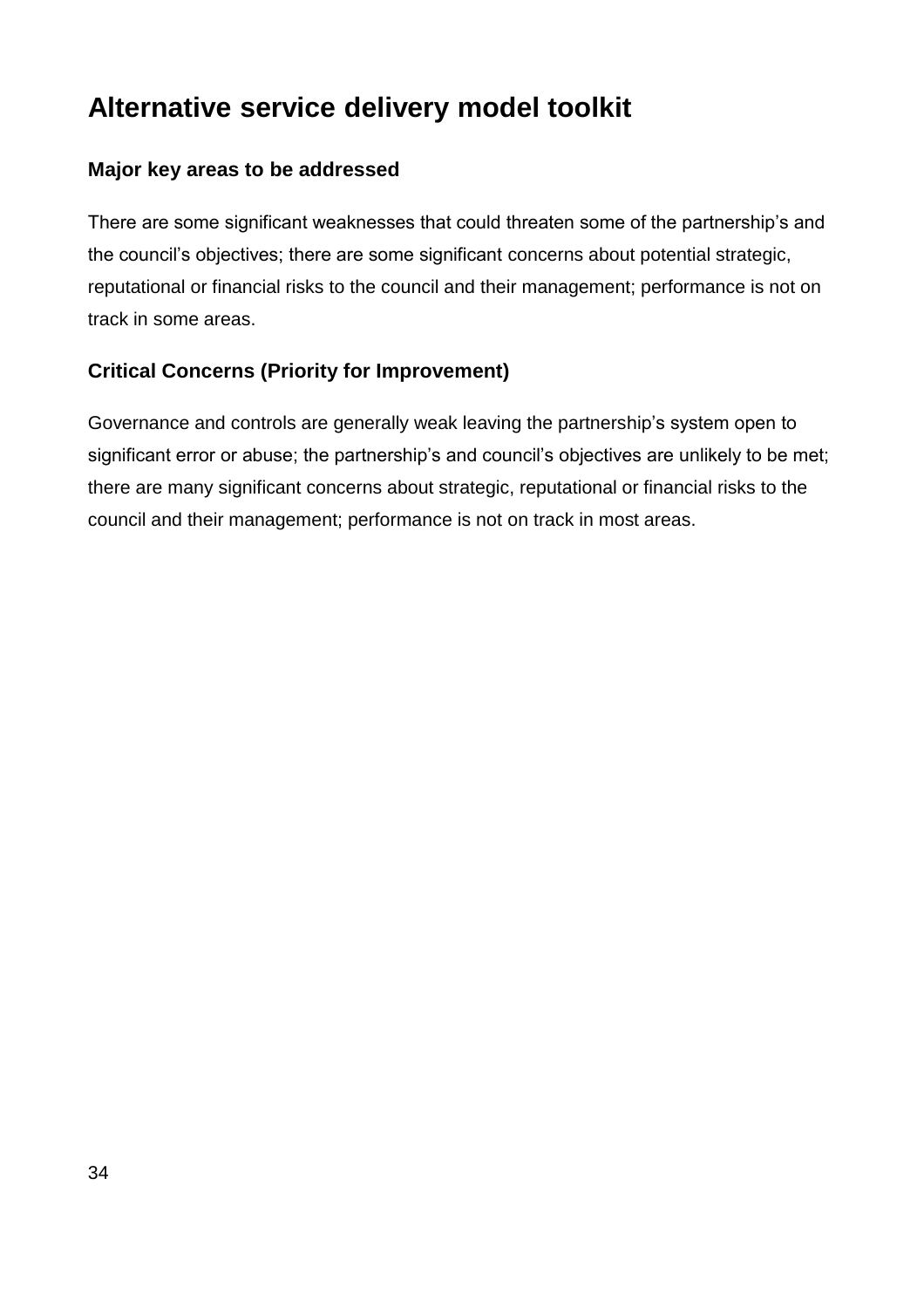### <span id="page-34-0"></span>**Alternative service delivery model governance health check**

In consultation with your ASDM, please complete the tables below. Once the details have been agreed by the ASDM please return them to the Strategic Planning Team [\(strategic.planning@denbighshire.gov.uk\)](mailto:strategic.planning@denbighshire.gov.uk).

#### **Name of ASDM:**

**DCC Lead Member:**

**DCC Corporate Director:**

**DCC Head of Service:**

#### **DCC Lead Officer (if appropriate):**

Please look through each of the areas of good governance below. In each area we have provided a number of clear statements to illustrate what 'excellent' status looks like for that area of governance. Status should be used for all areas as compliance rating. They are:

#### **Status (for each area reviewed)**

- Critical Concerns (priority for Improvement)
- Major areas to be addressed
- Some areas to be addressed
- Excellent

Please record your status in each area of good governance for your ASDM, making relevant notes on how the score could be improved.

Once these scores are allocated, they can be summarised in a separate template for ease of access to information further down in the document.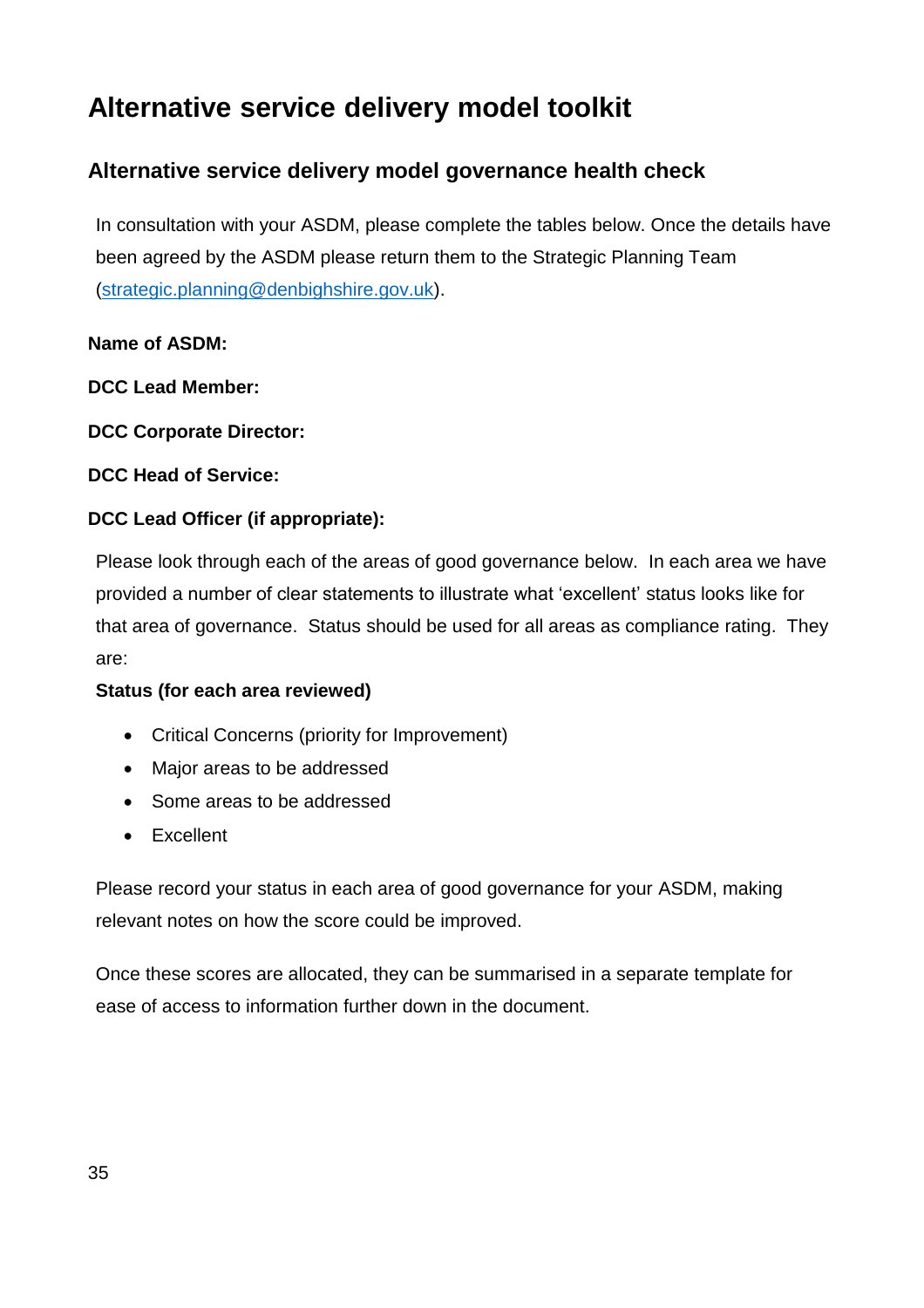### <span id="page-35-0"></span>**Good governance / Health Assessment**

#### **Resilience Level Criteria: Value for Money**

#### **Aims and objectives**

- The ASDM has clear aims and SMART objectives clearly set out and understandable.
- Strong alignment between the ASDM's and the DCC Corporate Plan 2017 2022 vision.
- The ASDM has a set of values against which decision making and actions can be judged (e.g. code of conduct).
- The ASDM achieves more than the sum of its parts. It delivers the benefits identified in the business case.

#### **Status**

- Critical Concerns
- Major areas to be addressed
- Some areas to be addressed
- Excellent

#### **Notes**

Delete this heading if there are no notes.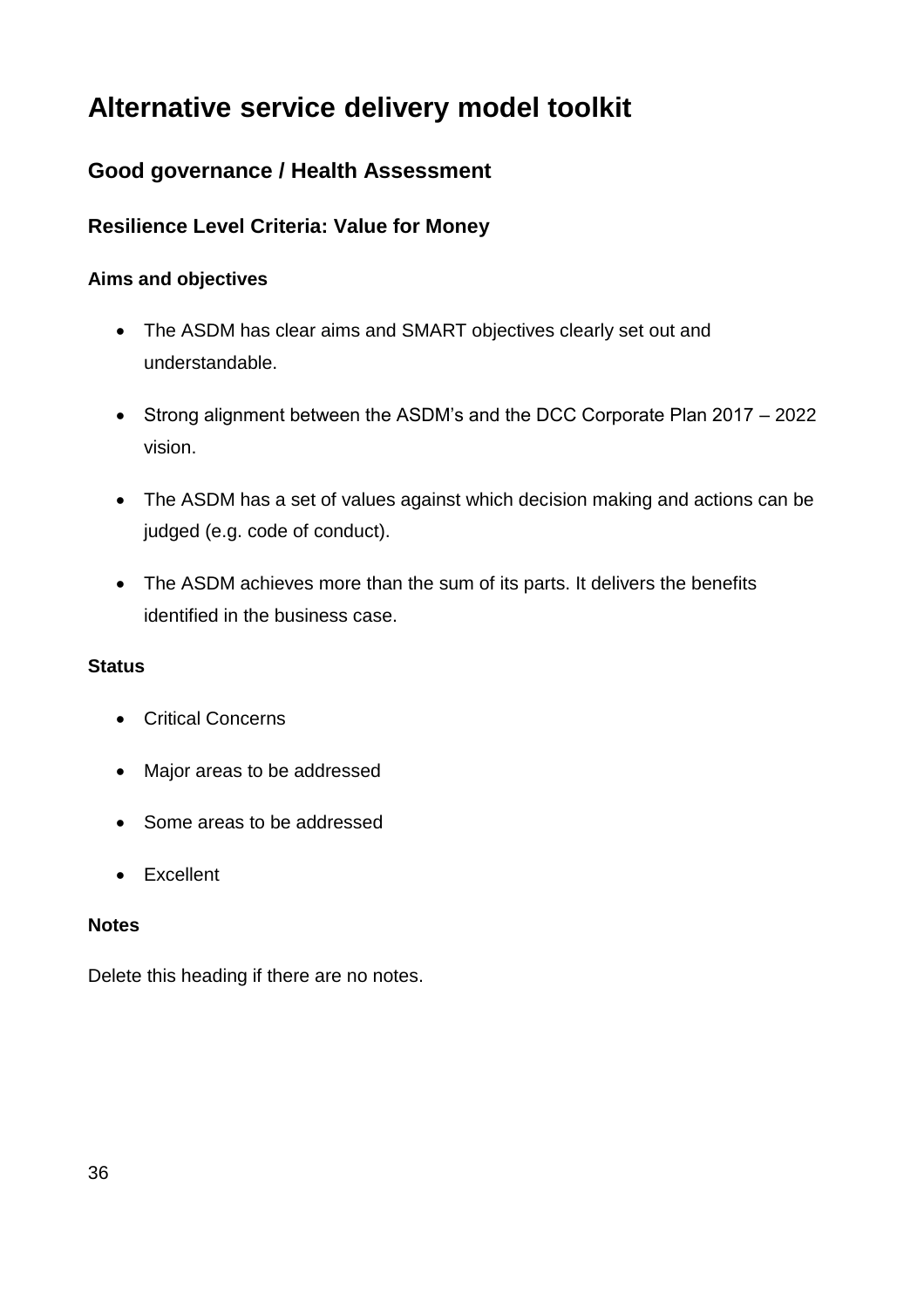#### **Finance and assets including the prevention of fraud**

- The partnership has access to resources to support delivery of its aims and objectives. It has a financial and /or procurement plan that identifies how it proposes to use these funding to achieve its objectives.
- The role of the ASDM in relation to finance and the extent of its powers to make financial decisions and approvals are stated and understood.
- The ASDM has effective arrangements for financial monitoring and reporting.
- The ASDM uses its resources well and demonstrates how it uses them to add value. It ensures that it uses resources to complement and enhance the work of individual partners.
- The partnership members set out the key partnership risks and how they might be addressed. Prompt to consider Impropriety and fraud; mitigations could include: Fraud Prevention Strategy with separation of duties and regular independent review of the adequacy of internal control systems to minimise the risk of fraud. Agree a process for internal and external audit to avoid duplication but also ensure full coverage.

#### **Status**

- Critical Concerns
- Major areas to be addressed
- Some areas to be addressed
- Excellent

#### **Notes**

Delete this heading if there are no notes.

37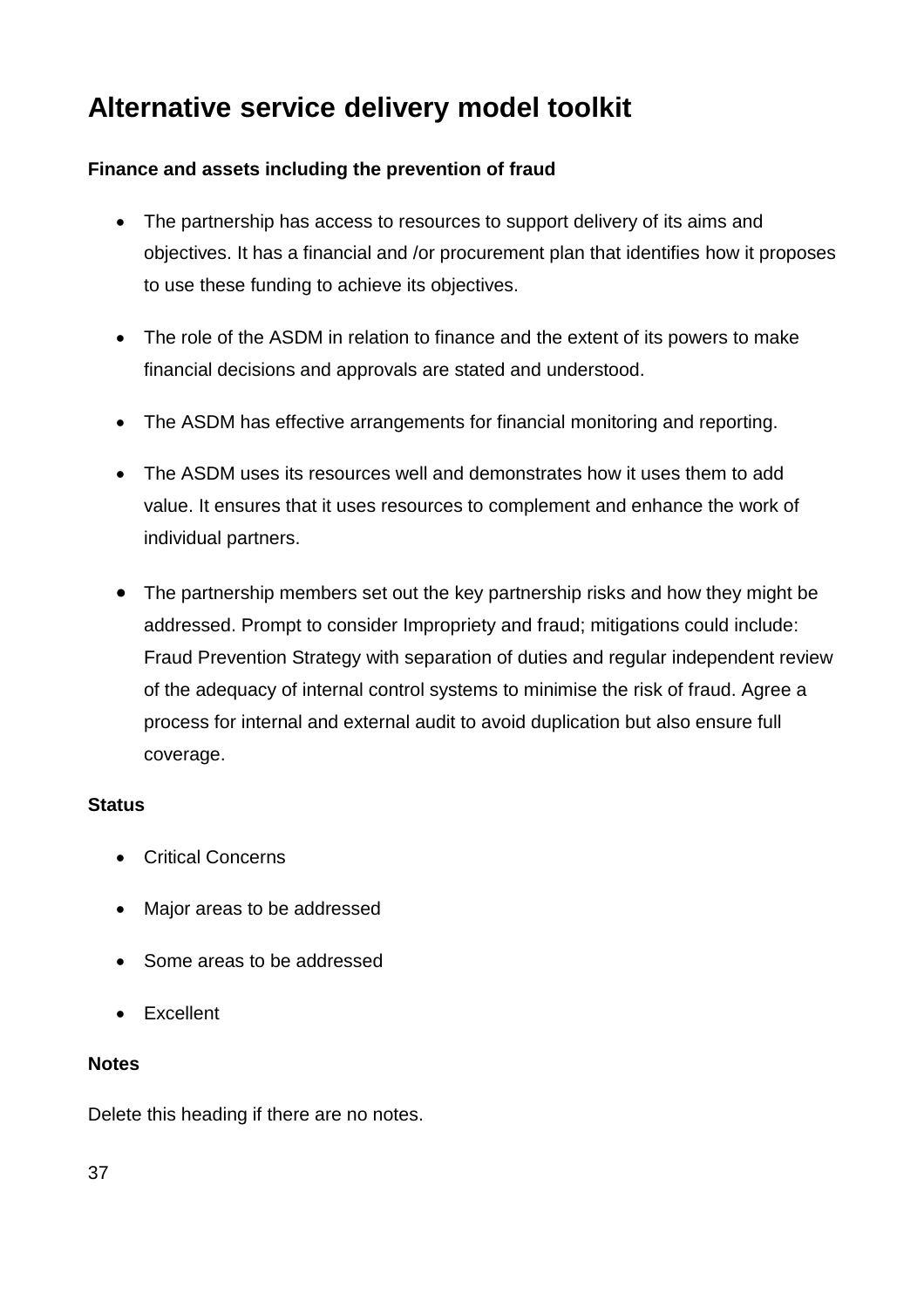### **Resilience Level Criteria: Levels of Demand**

#### **Evaluation and review**

- The ASDM regularly reviews its policies, strategies, membership and use of resources against its objectives and targets.
- The ASDM reviews its progress and delivery against clear outcomes, outputs and milestones and takes prompt corrective action if necessary.
- Delivery contracts and agreements are monitored and poor performance is tackled.
- Arrangements for responding to complaints and dealing with unforeseen problems needing a prompt response are in place and clearly stated.
- There are clearly stated procedures to deal with disputes within the ASDM and these are followed when necessary.

#### **Status**

- Critical Concerns
- Major areas to be addressed
- Some areas to be addressed
- Excellent

#### **Notes**

Delete this heading if there are no notes.

#### **Performance management**

 The ASDM reviews its progress and delivery against clear outcomes, outputs and milestones and takes prompt corrective action if necessary.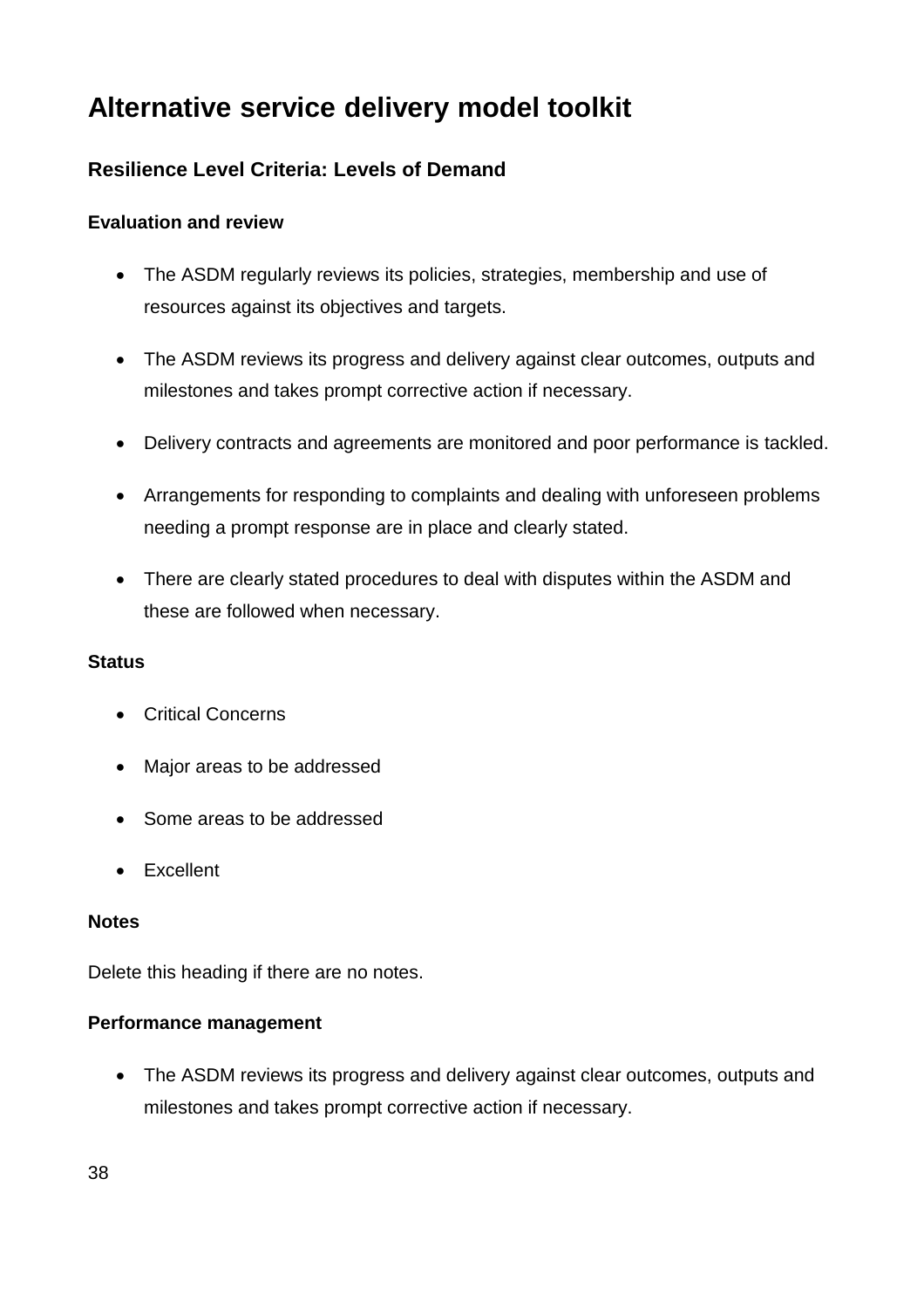- Delivery contracts and agreements are monitored and poor performance is tackled.
- Lessons learnt are identified and reported (for future reference for similar arrangement considerations).

#### **Status**

- Critical Concerns
- Major areas to be addressed
- Some areas to be addressed
- Excellent

#### **Notes**

Delete this heading if there are no notes.

#### **Resilience Level Criteria: Capacity**

#### **Membership and structure**

- The structure is clear, is set out in Terms of Reference, a Memorandum of Agreement and / or other governing documents and is regularly reviewed.
- Roles, responsibilities and contributions are defined for all partners and set out in the governing documents, including whistle- blowing, responding to compliments and complaints, risk assessment, personnel and financial management and financial and performance reporting.
- Key partners provide effective leadership. Their leadership roles and responsibilities are understood and fulfilled.
- The membership provides the necessary knowledge, skills and experience to do the job. Partners ensure that the right people are in the right place at the right time.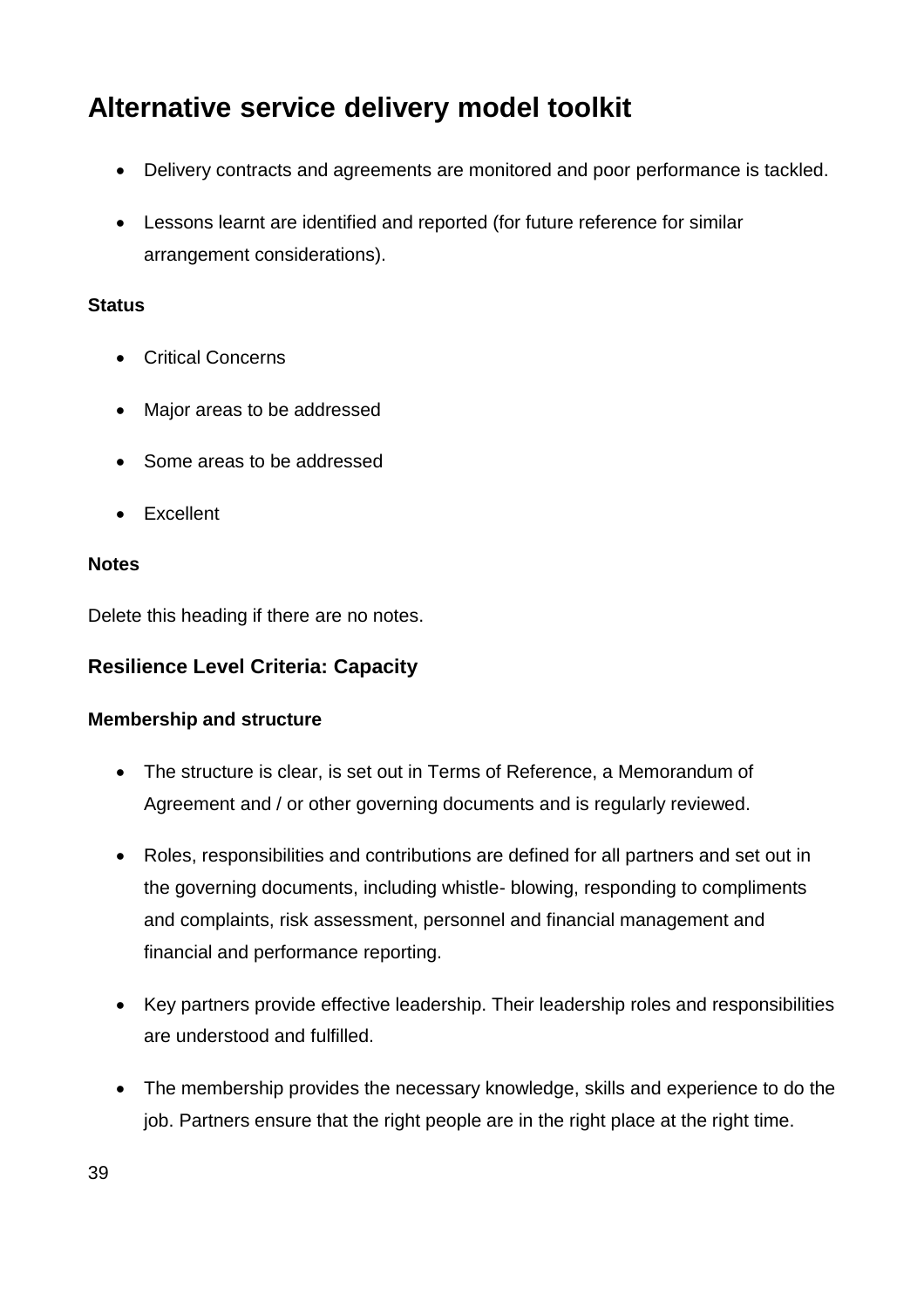- The partners are committed at the highest level to deliver the partnership's objectives. There are constructive working relationships between all partners, the right people attend the meetings, and these are supported by lead officers within partner agencies.
- Changes to membership and exit strategies are considered and the governing documents say what will happen if/when a partner wishes to leave.

#### **Status**

- Critical Concerns
- Major areas to be addressed
- Some areas to be addressed
- Excellent

#### **Notes**

Delete this heading if there are no notes.

#### **Resilience Level Criteria: Safety and Compliance**

#### **Decision making and accountability**

- Decision making is clear and transparent. Authority and delegations are set out in governing documents including who can make what decisions and delegated responsibilities.
- The ASDM has a clear procedure for dealing with conflicts of interest.
- Those making decisions are provided with information that is fit for the purpose relevant, timely and give clear explanations of technical issues and their implications.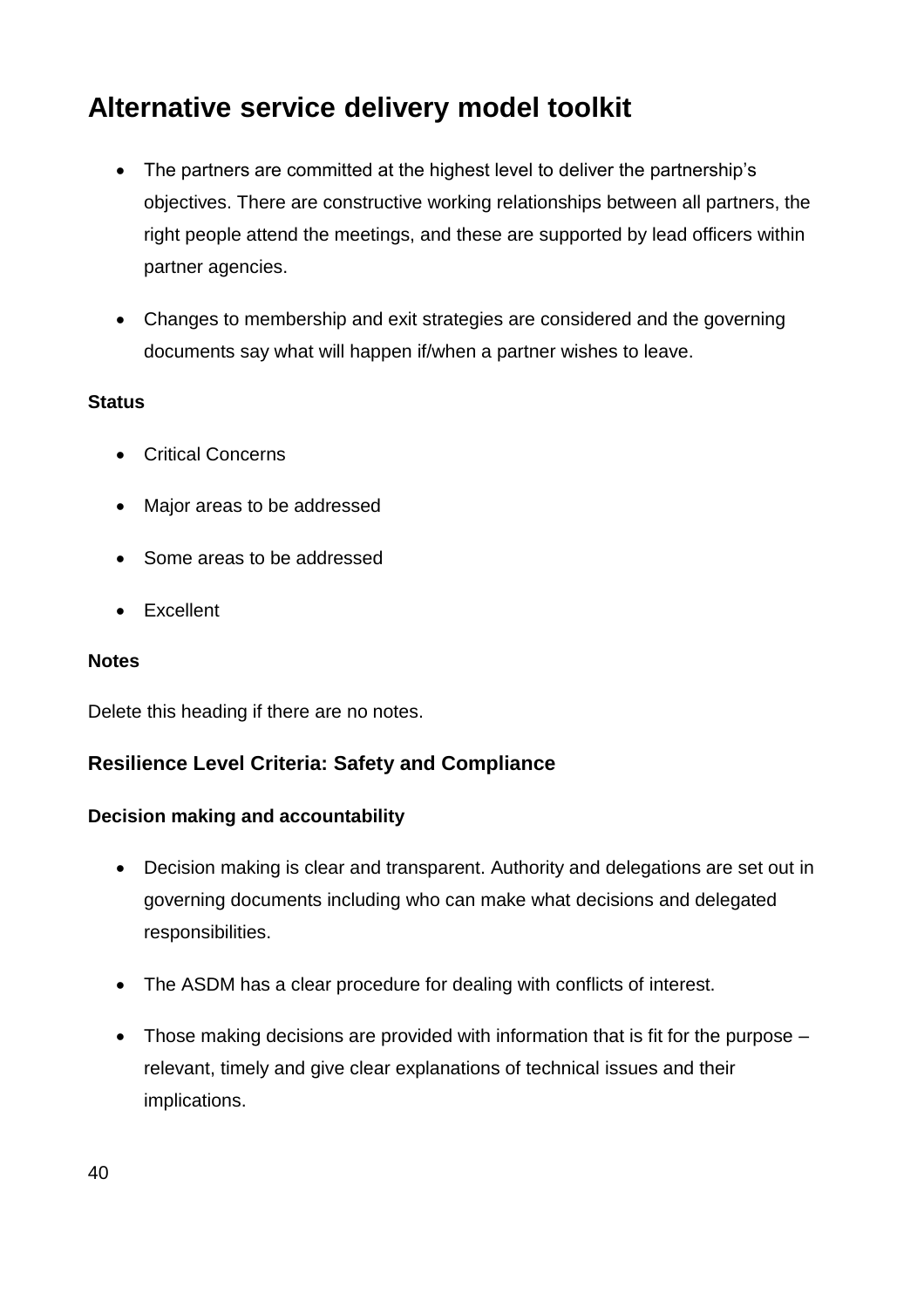- Decisions are properly recorded and notified promptly to those who are affected by them.
- The ASDM has a communication plan to inform service users, members and the public about the partnership, its decisions, its achievements and successes, who is accountable and responsible for what. It provides routes for people to comment / contribute to the partnership's work.
- The ASDM has clear lines of accountability and arrangements for reporting performance.
- Arrangements are in place for the ASDM to report in a timely way on its work and achievements to Council officers and Councillors. Decisions and activities are scrutinized at the appropriate level.
- There are clear routes for members and partners to raise concerns.

#### **Status**

- Critical Concerns
- Major areas to be addressed
- Some areas to be addressed
- Excellent

#### **Notes**

Delete this heading if there are no notes.

#### **Partnership risk management**

 Key people are aware of areas of potential risk in partnerships and the need to allocate resources to manage risk.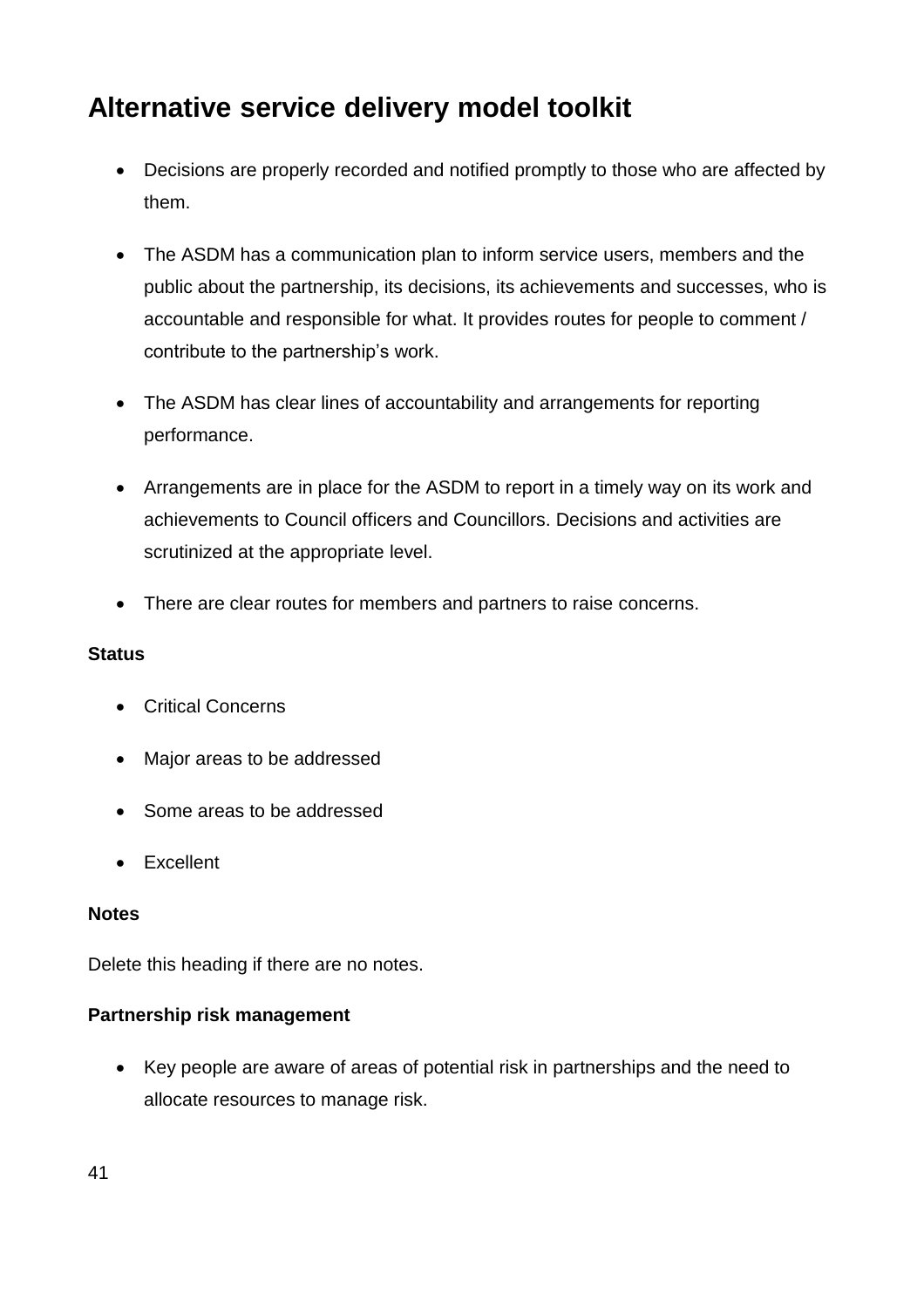- The ASDM has an agreed mechanism for identifying, assessing and managing risks.
- Appropriate tools have been developed and resources are in place to manage risk.
- ASDM risks are well managed across organisational boundaries.
- There is clear evidence of improved ASDM delivery through risk management.

#### **Status**

- Critical Concerns
- Major areas to be addressed
- Some areas to be addressed
- Excellent

#### **Notes**

Delete this heading if there are no notes.

#### **Equalities**

- The ASDM assesses its policies and programmes for their impact on equality and diversity.
- The ASDM considers impact on inequality and deprivation as part of its performance management.

#### **Status**

Critical Concerns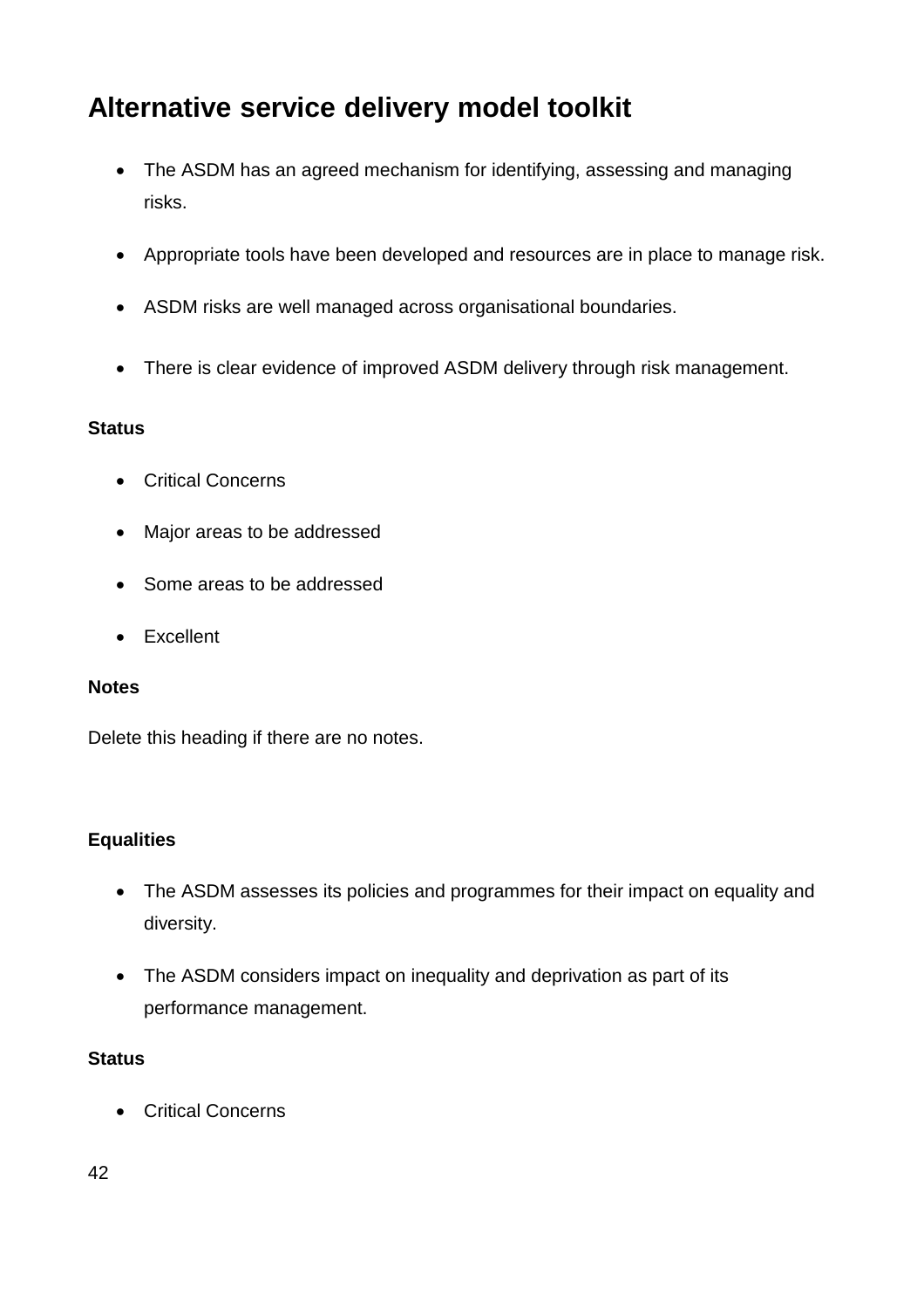- Major areas to be addressed
- Some areas to be addressed
- Excellent

#### **Notes**

Delete this heading if there are no notes.

**Once the health check has been undertaken, findings may be summarised as follows:**

| Area of resilience                                 | <b>Status</b>  |  |
|----------------------------------------------------|----------------|--|
| Aims and objectives                                | e.g. excellent |  |
| Finance, assets, including the prevention of fraud |                |  |
| Evaluation and review                              |                |  |
| Performance management                             |                |  |
| Membership and structure                           |                |  |
| Decision making and accountability                 |                |  |
| Partnership risk management                        |                |  |
| Equalities                                         |                |  |

### <span id="page-42-0"></span>**Appendix 5 Arms' length service delivery models**

Denbighshire County Council documentation exists (at the time of publishing this is under development, hence all documents are noted as draft) to offer guidance for Arm's Length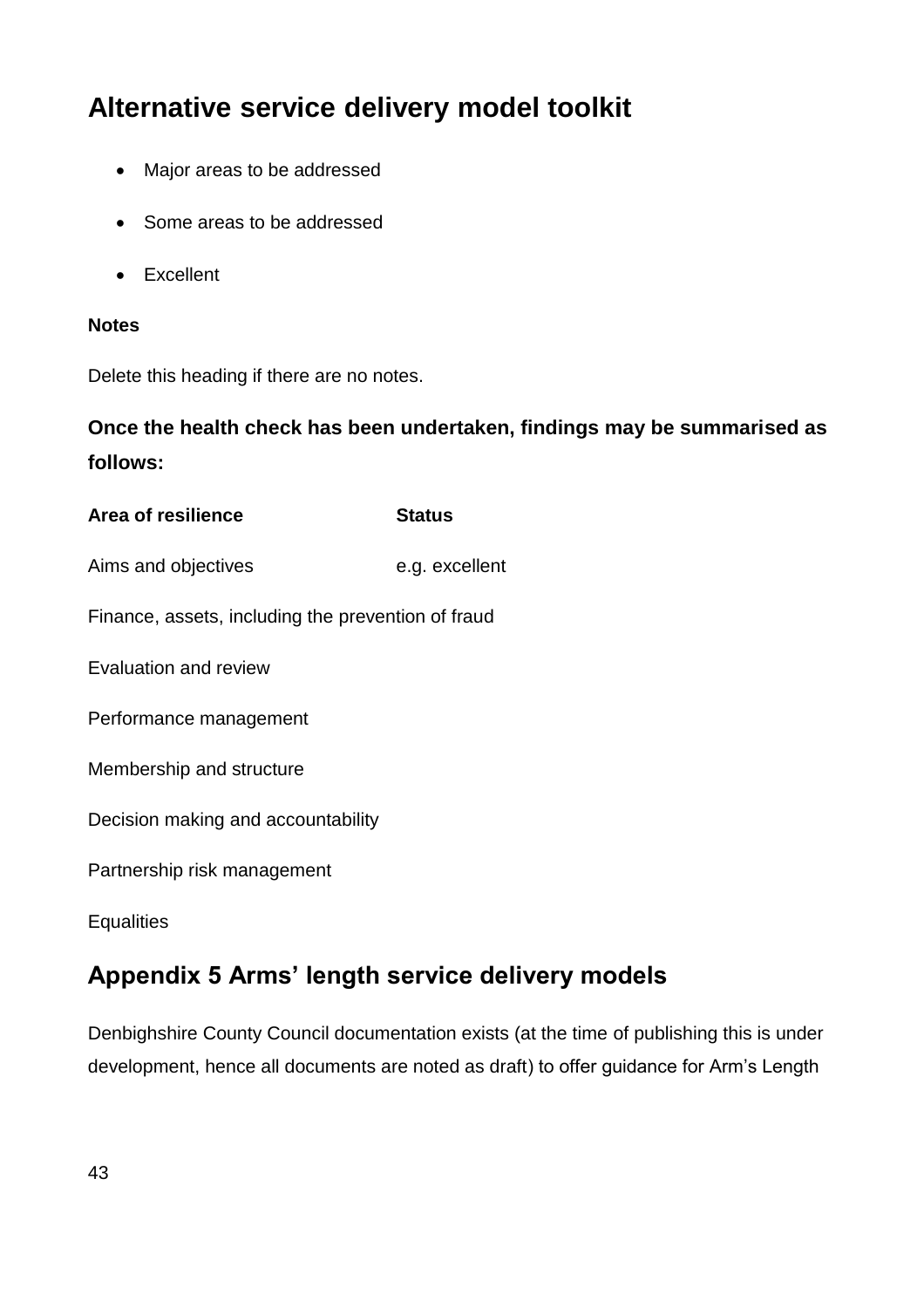Service Delivery Models.



Denbighshire County Council process for considering alternative service delivery models

This is a chart that explains the internal processes and stages of completion for assessing the partnership and the scrutiny process undertaken to consider all alternative service delivery models. This is not available in accessible format.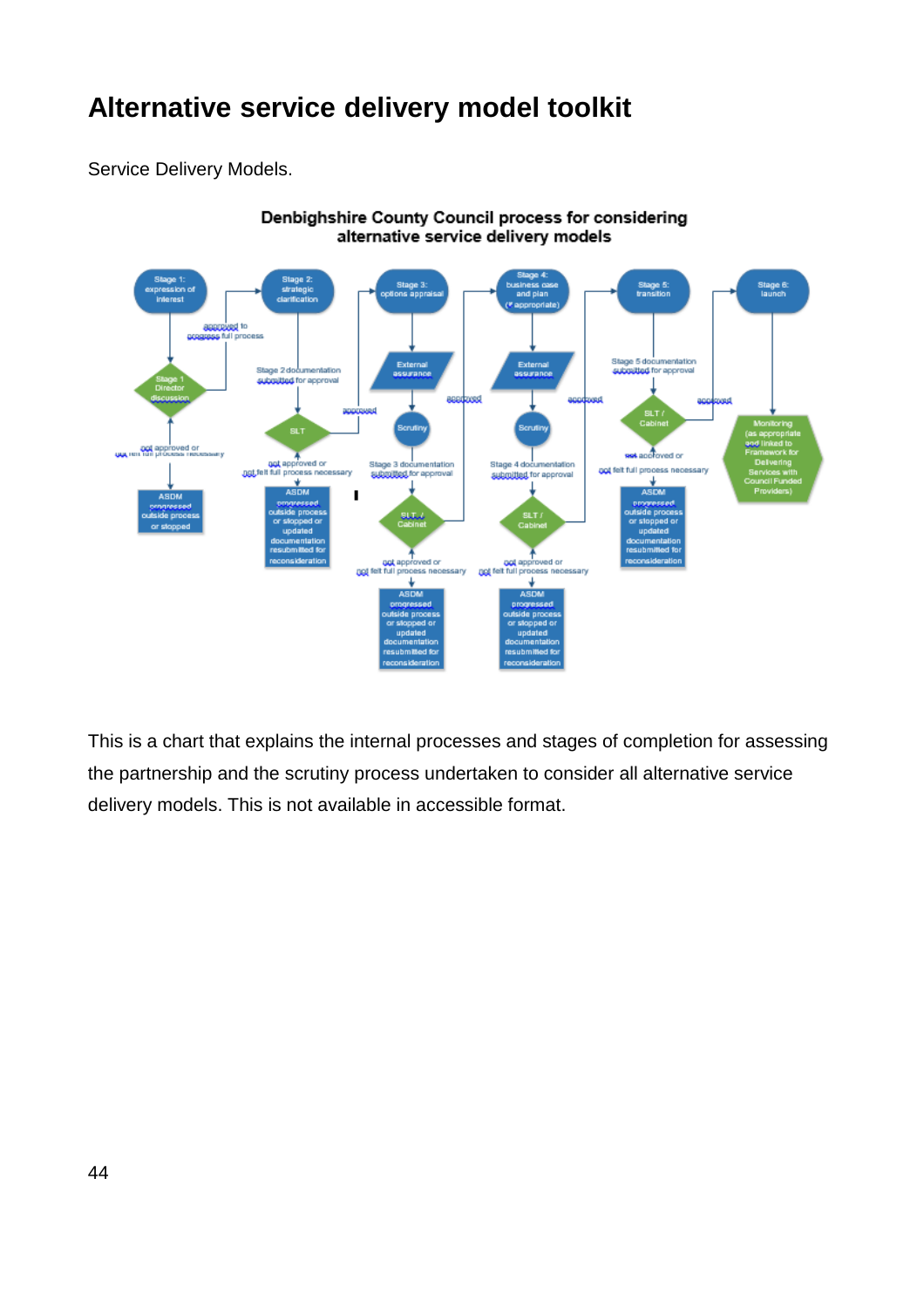The chart above offers guidance as to how the model will be scrutinized when setting up. This is a lengthy process.

Additional support documentation is as follows:

- There is a draft Commercialisation Strategy for Denbighshire County Council available (December 2020) which, further to receipt of Audit Wales recommendations, will be reviewed in May / June 2021. When this strategy is finalised further information will be provided in this document.
- [There is information related to Audit Wales' Commercialisation Strategy on their](https://audit.wales/publication/commercialisation-local-government)  [website related to local government.](https://audit.wales/publication/commercialisation-local-government) There is a need to look at different ways to make savings, safeguard services and generate income with increasingly ambitious financial targets. Consequently, commercialisation is becoming more important for councils. Audit Wales has published a report specifically targeted at helping elected members and senior officers to examine and judge the potential impact on their organisations when considering whether to undertake commercialisation. It will also help councils to demonstrate how well they are discharging their value for money responsibilities. The County Council's strategy for commercialisation will follow recommendations made by Audit Wales and incorporates, currently, three documents below.
- [Strategic Clarification Report Template. Click here.](http://linc-ad/sorce/apps/sorce_doc_manager/Actions/view_doc.aspx?docid=111241&revid=112876)
- **[Business Case Template. Click here.](http://linc-ad/sorce/apps/sorce_doc_manager/Actions/view_doc.aspx?docid=111238&revid=112873)**
- [Transition Checklist \(from a new entity perspective\). Click here.](http://linc-ad/sorce/apps/sorce_doc_manager/Actions/view_doc.aspx?docid=111239&revid=112874)
- Summary of Service contracts, partnerships and other alternative service delivery models – see below:

'The Council is involved in an increasing number of formal partnership arrangements and other alternative service delivery models. There is a need to ensure that all financial risks associated with such arrangements are managed effectively so as to protect the Council's interests. Partnerships for this purpose shall be defined a working arrangement with a body other than Denbighshire County Council that is not covered by a contract. This shall include, but not be limited to, collaborative agreements, joint funding arrangements, shared services etc. Alternative service delivery models can include partnerships but also arrangements such as contractually provided services, mutual arrangements, joint committees and local authority trading companies."